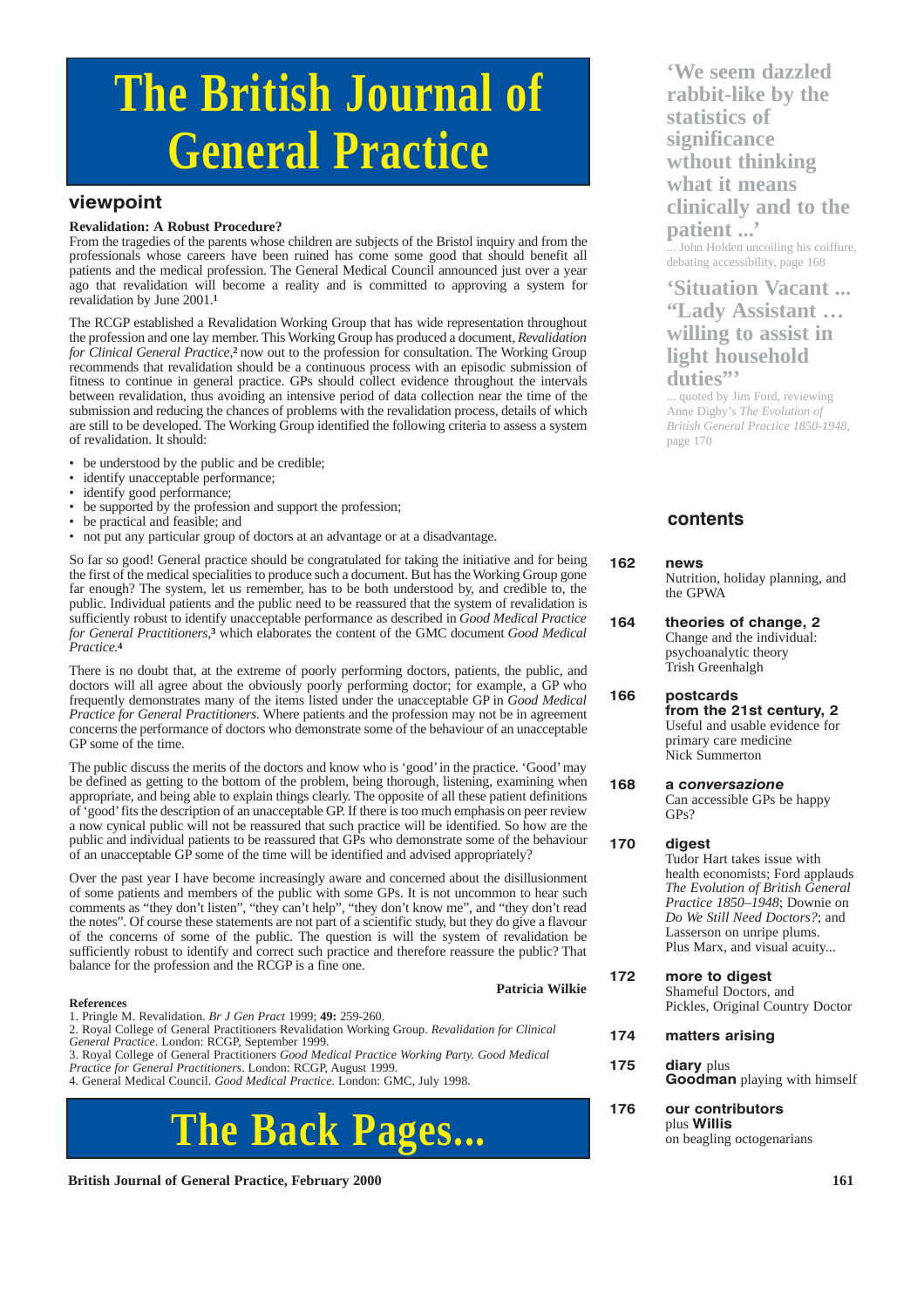# holiday planner, 2000

**6th Mediterranean Medical Congress and the 2nd Mediterranean Summer School, September 2000** Hosted by the Malta College of Family Doctors, the Summer School will be held between 5–7 September 2000 and the Congress will be held between 8–10 September 2000, both in the Westin Dragonara Hotel in St Julians, Malta.

Themes for the Congress will include topics in medical education (faculty development, teaching skills transfer, mentorship, distance learning, etc), clinical topics (Infectious diseases, chronic diseases, cardiovascular disease, haemoglobinopathies, child health, etc), and regional development and health care issues (health promotion, social change, isolated island populations, minority ethnic groups, etc). The Summer School will include updates in obstetrics and gynaecology, general practice, and advances in renal medicine.

A social programme is planned, and special rates for accommodation have been organised for delegates. The registration fee is US\$175 for the Summer School, US\$100 for the Congress, and US\$225 for both.

Further information is available from MMS2000 Congress Secretariat at Howard's Travel. Holiday Inn Crowne Plaza, Sliema, Malta; tel (356) 342209; fax (356) 344547; e-mail **mms2000@synapse.net.mt**

**Fourth World Rural Health Conference, August 2000** The University of Calgary will this be hosting this year's Congress in Calgary, Alberta in Canada. For further information please contact Irene Pullar at Continuing Medical Education in the University of Calgary, tel (403) 220 3379, e-mail **pullar@ucalgary.ca**

#### **The Intercollegiate Group on Nutrition — Progress Report**

The Intercollegiate Group on Nutrition (ICGN) was established in December 1996 with the primary aim of improving the competence in human nutrition of doctors and other health professionals. The Group now has formal representation from 11 medical Royal Colleges, together with nursing, dietetic, and pharmacist representatives. It issued its first report to the parent medical Royal Colleges in July 1997, where it recommended addressing two levels of competence through intercollegiate qualifications: Certificate in Human Nutrition that would define a minimal level of core competence in the principles of nutrition, and a Diploma in Clinical Nutrition, that would ensure possession of competence relevant to an individual's clinical practice. Since that time, the Group has been working mainly on a course to achieve the first level of core competence.

A pilot course was held at the University of Southampton in September 1998, to bring together members of the ICGN and also some individuals who would wish to be future trainers, to help clarify content and methods of delivery. The course was also attended by an educational task force, supported by Rank Prize Funds which provide support in co-ordinating and standardising the delivery of the course. One of the key points from this meeting was unanimous agreement of the need for such a course to complement the present level of education in human nutrition. Specific aims of the course will be:

- to enable doctors to extend their knowledge of nutritional principles;
- to bring together sub-specialities to study nutrition in relation to disease processes and across boundaries of care; and
- to encourage the application of effective nutrition in relation to the promotion of health and in the treatment of disease.

The course design will balance nutritional concepts and supporting science with practical examples, real life experience, and cases relevant to all participants. Evidence-based human nutrition will provide one of several unified themes.

The course will take place over five days, and will be shortened on the first and last days to facilitate travel. The course will be residential, allowing time for informal interdisciplinary discussion and study.

The most likely participants will be trainees with an interest in nutrition, usually at SpR level. In addition, some consultants and GPs who are developing a special interest in nutrition are likely to

attend. The course will also be open to other professional groups with an equivalent interest and background in nutrition.

The Group held two courses in 1999; one in Glasgow on 24–28 May, and the second in Southampton on 13–17 September, both well attended by trainees and consultants. The interactive nature of the course limits the number able to attend to about 25–30.

Extensive feedback was obtained from the participants and from the trainers at these two courses and this has been used to reevaluate the course content and delivery, and modifications have been proposed for future courses. It is intended to hold a rolling programme of 3–4 courses each year, the basic structure and content of the course being similar at all sites throughout the UK. The number of courses will be determined partly by demand and partly by the availability of funding. A number of Postgraduate Deans have already recognised this course and Training Sub-committees are beginning to include it in training programmes. There are not, as yet, formal arrangements for an Intercollegiate qualification, but participants receive a Certificate of Attendance, and, where relevant, of CPD/CME.

Three courses will be held in 2000, and further details are as follows:

#### **3–7 April**

*Southampton*

Contact: Janice Taylor Institute of Human Nutrition University of Southampton Southampton S016 6YD<br>Tel: 01703 796317 Tel: 01703 796317<br>Fax: 01703 794945 Fax: 01703 794945

**22–26 May** *Dunkeld*

Contact: Caroline Fraser Department of Human Nutrition Yorkhill Hospitals Glasgow G3 8SJ<br>Tel: 0141 20 0141 2019264 Fax: 0141 2019275

**18–22 September** *Nottingham*

Contact: Hazel Binks School of Biomedical Sciences Queen's Medical Centre Nottingham NG7 2UH<br>Tel: 0115 970 947 0115 970 9478 Fax: 0115 970 9259

> **Colin Waine** *College Representative on the Intercollegiate Group on Nutrition*

**162 British Journal of General Practice, February 2000**

**n**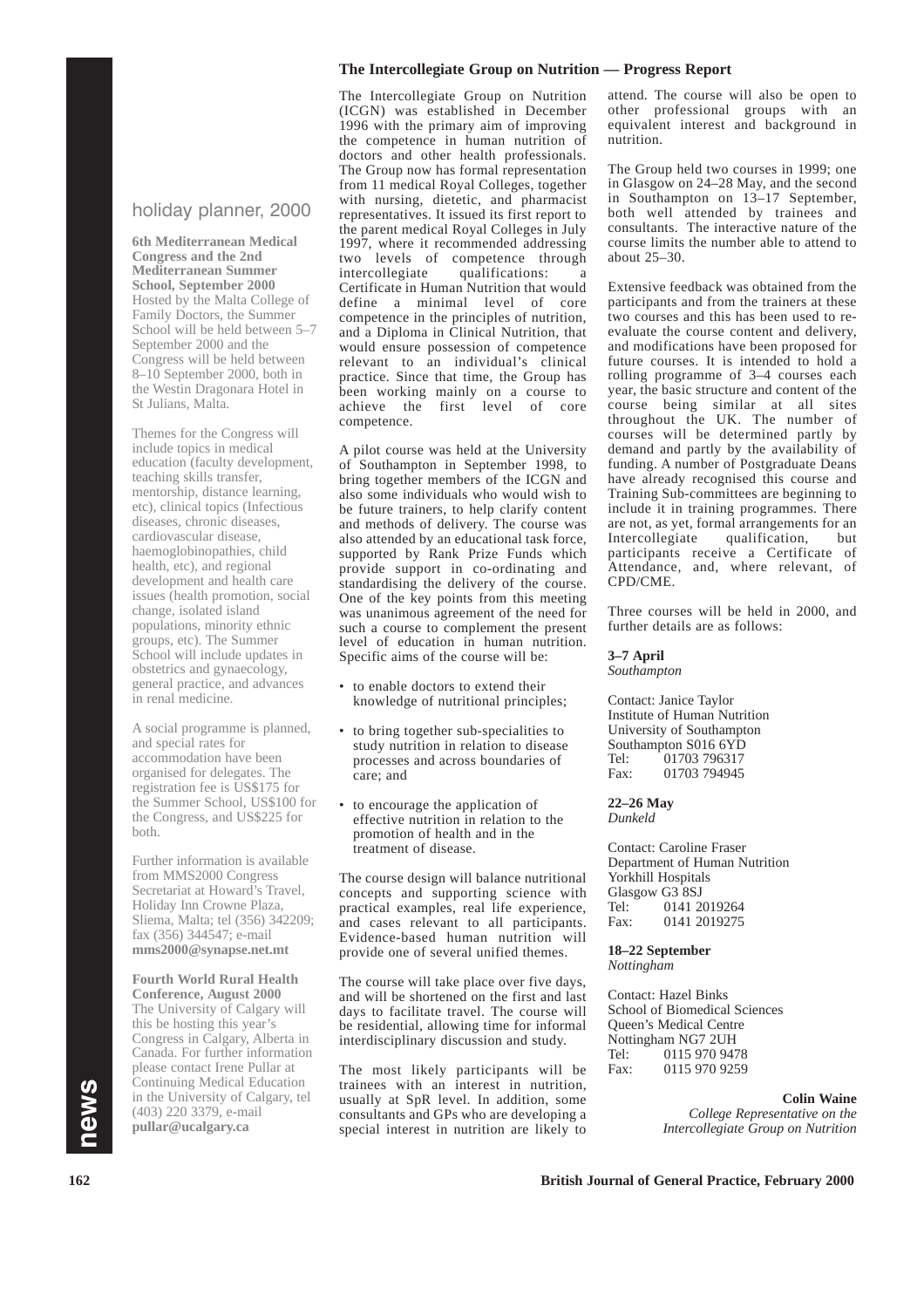# **We need your opinion!**

You should have received two important documents recently. *Good Medical Practice for General Practitioners* expands on the GMC's generic document and offers all GPs advice on what constitutes excellence and what is unacceptable practice. It is intended to inspire good practice and to offer a yardstick for us all to assess our care. These documents are extremely important because we intend that the criteria for an unacceptable GP will be used as the baseline for revalidation.

*Revalidation for Clinical General Practice* describes in outline how we currently see revalidation (the periodic confirmation of fitness to practise and thus continue on the GMC register) working in practice. There is still much detail to put into this framework but we need to be sure we have the framework right to begin with. Therefore we are inviting you to look at and comment on our thinking at this stage.

Revalidation is of vital importance for the future of our discipline. We must develop a method for reassuring the public that all doctors are competent, of identifying poor performance, and supporting underperforming doctors to help them get back up to acceptable standards. Ultimately, we must help those who cannot achieve the level of competence to leave our profession.

This is no mean task. And it will inevitably place more stress into our lives as well as increasing our workload. Your professional leaders would not be recommending it if we did not believe that it is an essential step to take.

We may not, of course, have got it right. You are the experts on this and we want to hear from as many of you as possible. If you think it can be done better, then please tell us. If you think we've got it right so far, then we need to hear.

This is no sham consultation exercise. The views of general practitioners and of patients will crucially shape these developments. So please respond!

#### **Mike Pringle** *RCGP Chairman of Council*

*Copies of both these documents together with response forms have been sent to every general practitioner in the UK. The full text of both documents and an e-mail response mechanism is also available for viewing or for download direct from the RCGP website* (**www.rcgp.org.uk)**

## **The General Practitioner Writers Association**

Writing is such a central part of a GP's job that many of us do not give it a second thought until we need to write up an audit or a piece of research. However, some doctors have discovered the incredible demand for articles written by GPs and have tapped into a market that, each month, publishes free GP magazines containing enough words to fill two copies of *War and Peace*. Other GPs write poetry or fiction, and sometimes join the bestsellers list.

The General Practitioner Writers Association (GPWA) is open to anyone who writes or aspires to write, whether it is factual or fiction. Its aim is to improve the standards of writing by GPs through providing educational and technical help. It also serves to act as a means of introduction between GPs, editors, and publishers. Above all, it provides a forum where GPs can meet and discuss all aspects of writing.

In one respect, the GPWA has the RCGP to thank for its very existence. It was at an examiners' conference in 1985 that, presumably in a gap between devising even more devilish exam questions, two widely published GP authors found themselves discussing writing. Soon they realised there was a need for a way for GP writers to meet and discuss their craft. A year later, the GPWA was holding its first meetings.

The association now has nearly 300 members from throughout the UK, Europe, and even the USA. Between them the range of interests, both medical and non-medical, is remarkable, and among its members are many of the profession's top writers.

The association publishes a register of its members annually. This lists members' biographies and interests. The register is sent free to members, selected editors, and publishers. Details are also published on the association website. This had led to many members receiving commissions for work. The GPWA also has a twice-yearly journal, *The GP Writer*, which publishes original work from its members and acts as a further advertisement for their talents. In addition, it publishes occasional books and a guide to writing which is free to members.

For many members, the highlight of the association is its meetings. The association holds Spring and Autumn conferences each year. Past themes for these include 'The Writer, Publisher and Editor', 'Medical Humour', 'Medicine, Music and Creativity', and even 'Medicine, Murder and the Media'! This May, the meeting is at Pitlochry and is on the subject of 'Communicating with the Community'.

The real pleasure of these meetings comes with their social side. Discussion, exchange of ideas, and the odd sing-song around the piano often go on late into the night.

The best news is that, even though it was founded by RCGP examiners, there is no membership exam. Simply contact the association at the address below and membership details will be sent to you. The website also has further details.

Whether you are aiming for the Booker Prize, or just wish to put some pizzazz into your medico-legal reports, the GPWA is the place for you.

**Julian Spinks**

The GPWA can be contacted at 633 Liverpool Road, Southport, PR8 3NG; tel/fax. 01704 577 839; e-mail: GPWA@lepress.demon.co.uk. URL: **http://www.lepress.demon.co.uk/Home.html** 

# **Mistake!**

**In the December issue of the** *Journal* **we attributed authorship of 'An MEQ for Christmas' (***Br J Gen Pract* **1999;** 49: **1019) to Dr Andrew Hicks.**

**Dr Andrew Hicks had submitted the piece for publication, but had not claimed authorship. It was in fact originally written by Roger Neighbour, at the time Convenor of the MEQ Paper of the MRCGP examination, and circulated privately among the Panel Examiners, under the title 'Not the MEQ'. We apologise both to Dr Neighbour and to Dr Hicks for our error.**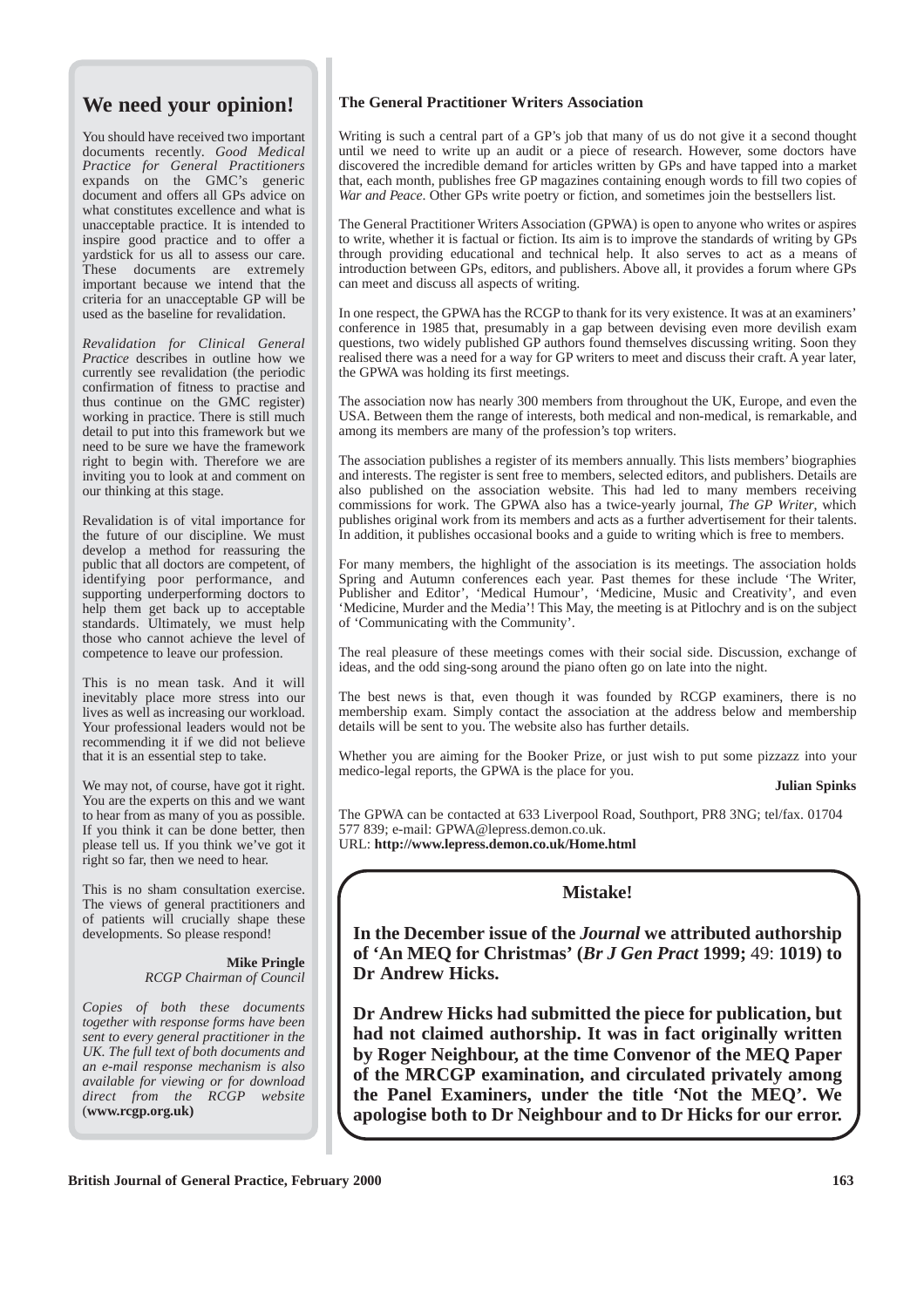# **Change and the individual 2: Psychoanalytic theory**

The term 'psychoanalysis' often conjures up images of middle-class women recounting bizarre sexual fantasies in an old-fashioned, paternalistic, and somewhat obscure clinical context. What has all that to do with effecting change in the modern NHS — where interventions are supposed to be reproducible, evidence-based, and delivered by multidisciplinary teams in a community setting?

Psychoanalysis (Box 1) was a practice before it was a theory. Freud's clinical experiences in managing hysterical paralysis and other clinical problems led him to develop a theoretical framework for analysing the behaviour of individuals**1**, groups**2**, and society**<sup>3</sup>** which included the following key concepts:

- *The unconscious* Emotional forces which lie beneath the conscious, knowing self have a powerful influence on both feelings and behaviour.
- *Free association* the unconscious can be accessed via a technique in which the patient relaxes and reports whatever ideas come up spontaneously.
- *Symbolism in dreams* the symbolic, manifest content of a dream provides clues to its latent content of uncomfortable or frightening unconscious impulses**<sup>1</sup>**
- *Repression* painful impulses are forced aside before we become aware of their existence
- *Neurosis* repressed impulses are expressed as maladaptive behaviour which the individual is unable to control or explain
- *Transference* in all emotionally charged situations we treat people in ways that are coloured by early emotional experience.

Freud postulated that human motivation can be explained in terms of the unconscious conflict between the pleasure principle of immediate gratification (the libido drive) and the reality principle which demands adjustment to an external world (the ego drive). We do things either to gain pleasure or to survive. Whether the darker side of the unconscious is chiefly concerned with the gratification of genital sex (as Freud believed), the oral gratification of the breast (Melanie Klein), social success and influence (Adler), life energy in general (Jung), or language and symbolic power (Lacan), it is clear that something beyond reason and rationality determines much of human behaviour. Some examples of these are considered below.

#### **Transference**

The way we view men and women, bosses and juniors, and the organisation as a whole, will be affected by the unconscious impact of our early experiences. Thus, for example, having had a distant, authoritarian father may overlay one's present experience of, and emotions towards, a male authoritarian boss.

#### **Conservatism**

Structures and relationships that we understand and can predict have meaning for us. Altering these structures and relationships destroys our sense of both individual identity and collective culture. As Marris states, 'The impulse to defend the predictability of life is a fundamental and universal principle of human psychology'.**<sup>4</sup>** Individuals who resist change are often publicly decried as ignorant, recalcitrant, or obstinately protecting untenable privilege, in the incorrect assumption that their resistance can be broken down by exposing its irrationality.

#### **Attachment**

By attachment, Bowlby meant the young child's strong emotional bond with its mother (or, perhaps, the primary caregiver), from which springs comfort, joy, security, and the confidence to explore.**<sup>5</sup>** Strong attachments to 'nurturing figures' are frequently found in later life and may produce both constructive and destructive forces in the workplace. The emerging research literature on using opinion leaders to promote evidence-based practice is an example of an attempt to exploit doctors' unconscious attachment to 'figurehead' individuals in their professional group.**<sup>6</sup>**

#### **Loss**

Klein in particular has emphasised the profound emotional distress involved in the loss of a loved object.**<sup>7</sup>** Organisational change is inevitably accompanied by losses, which include:**<sup>8</sup>**

- physical comforts (e.g. a favourite desk, a place near the window),
- time with family,
- familiar territory, people and networks,
- ownership of a particular task or process,
- structure and clarity,
- power and influence.

#### **Grief**

The natural human reaction to loss is grief, which follows a predictable sequence from shock, numbness, denial, anger, guilt, panic, depression, to (hopefully) resignation, acceptance, and adaptation to the new situation. This entire spectrum was well illustrated recently by the reactions of many primary care professionals, and the subsequent service response, to the White Paper *The New NHS*,**<sup>9</sup>** which set out the strategy for the abolition of fundholding and establishment of Primary Care Groups. Individuals, and even whole organisations, can get 'stuck' in one stage of the grieving process, remaining (for example) in denial, anger, or panic. Alternatively, feelings may be repressed altogether, or displaced into resistance and resentment. **<sup>8</sup>**

#### **Anxiety**

From the organisation's point of view, individuals in the workplace exist in order to get the work done. But from the individual's point of view, the organisation exists as an external structure that gives comfort, predictability, and a set of rules ('norms') within which they can function securely. Obholzer suggests that all individuals at work have three anxieties:**<sup>10</sup>**

#### **164 British Journal of General Practice, February 2000**

#### **References**

1. Freud S. *Introductory lectures on psychoanalysis*. London: Penguin, 1973 (first published 1962). 2. Freud S. *Group psychology and the analysis of the ego*. London: Penguin, 1973 (first published 1923).

3 Freud S. *Civilisation and its discontents*. London: Penguin, 1973 (first published 1932).

4. Marris P. *Loss and change*.

London: Routledge, 1986. 5. Bowlby J. *Attachment*. London:

Thames and Hudson, 1984. 6. Lomas J, Enkin M, Anderson

GM, *et al*. Opinion leaders vs audit and feedback to implement practice guidelines. Delivery after previous cesarean section. *JAMA* 1991; 265: 2202-2207.

7. Klein M. *Envy and gratitude and other essays 1946-1963*. London: Hogarth Press, 1975. 8. Barger NJ, Kirby LK. Leaving home: the losses involved in organisational change. In: *The challenge of change in organizations*. Palo Alto, CA: Davies-Black Publishing, 1995; 71 9. Secretary of State for Health. *The new NHS: modern, dependable*. London: The Stationery Office, 1997.

10. Obholzer A. Managing the unconscious at work. In: French R, Vince R (eds). *Group relations, management, and organization*. London: Tavistock Publications, 1999; 87-97.

11. Gutmann D, Ternier-David J, Verrier C. From envy to desire. In: French R, Vince R (eds). *Group relations, management, and organization*. London: Tavistock Publications, 1999; 155-172. 12. Bion WR. *Attention and interpretation*. London: Tavistock Publications, 1970. 13. French R, Grey C. *Rethinking management education*. London: Sage, 1996.

#### **Acknowledgement**

I am grateful to Dr Jeremy Holmes for helpful comments on an earlier draft of this paper.

**theories of change 2**

theories of change 2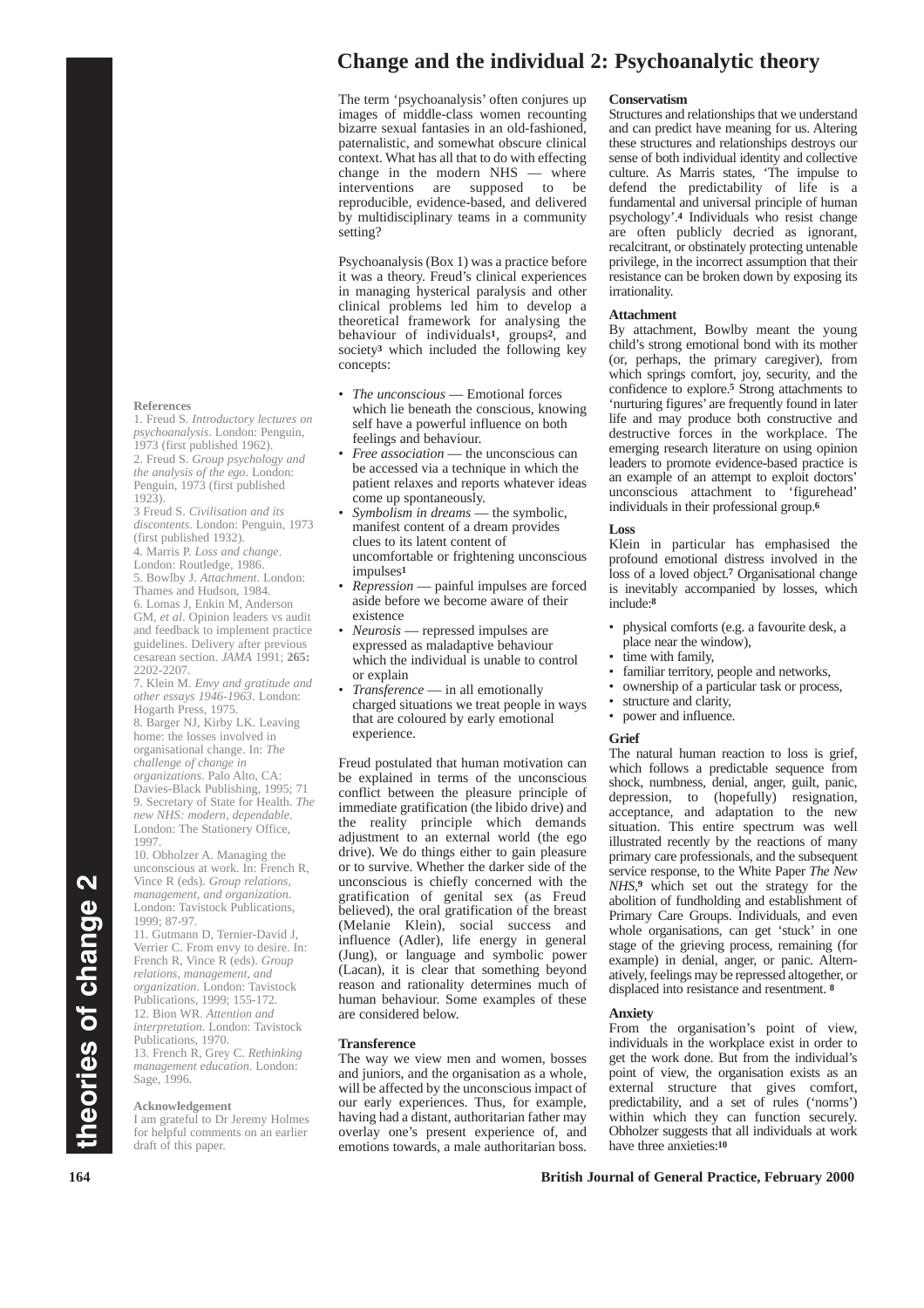- primitive anxiety: the anxiety we all have from infancy of 'being left alone in the dark'
- anxiety arising from the nature of the work (for example, through transgression of cultural taboos such as privacy, nakedness, and sexuality)
- personal anxiety, resulting from past experience, both conscious and unconscious (most usually via transference).

#### **Desire**

According to Freud's pleasure principle, desire is one of the most basic human impulses, arising out of an unconscious feeling that there is a 'void'to be filled. It is probably a universal trait to want to be a 'top dog', loved by all, seen as brilliant, and so on. All this can be channelled into successful work in the right conditions. But if the conditions are wrong, pathology results — such as office affairs, arrogance, destructive competition, envy, and narcissism (see below). The psychoanalytic view of leadership holds that motivating staff is about aligning the unconscious desires of the staff with the stated aims of the organisation or its leaders.**<sup>11</sup>**

#### **Envy and narcissism**

Envy is another impulse that arises out of a sense of 'void', but instead of the creativity and energy associated with desire, envy produces feelings of anger and hatred towards the individual who is perceived to have the object that one lacks but cannot acquire. These feelings in turn lead to both narcissism (the illusion of perfection and omnipotence in which the envious individual attempts to take refuge) and guilt. Envy fosters regression rather than progression; it can be rapidly destructive in an organisational context (see case study).

#### **Conclusion:**

#### **Managing unconscious impulses at work**

Freud found that the physical symptoms of neurosis improved dramatically with 'talking therapy', and there is much to be said for the

#### **Case study: Unconscious impulses on a PCG board**

Dr Wendy Tripp is senior partner of a 'flagship' practice in north Bingwall, and chair of the Local Medical Committee. In 1999 she was unanimously elected chair of her Primary Care Group along with her longserving and widely respected district nurse, Lorna Martin, and a bright and capable younger colleague from a neighbouring practice, Dr John Black.

Initially, the new PCG works extremely well. Dr Tripp's obvious competence, energy, and personal drive imbibe the PCG board with enthusiasm and the vision of a brighter future. "Our PCG", she claims, "will be the first to become a PCG Trust and will offer the best care across the board."

Six months into the new strategy, Dr Tripp has had angry encounters with several members of the PCG board. There is a general dissatisfaction with Dr Tripp's repeated invocation of 'chairman's action' outside board meetings. A list of suggestions from the nurses, presented by Mrs Martin, has been completely ignored. John Black's offer to present "strategies that are more evidence-based" for selected conditions is politely declined. Other board members feel they are being used as 'skivvies' to undertake tasks allocated by Dr Tripp, and deliberately fail to meet deadlines. As a result, she takes on more and more tasks herself.

Dr Tripp's evident desire to be 'the first and the best' appears to be overshadowing her ability to keep the team on board and respond to its complex, multiprofessional agenda. Her position as team leader (and her own view of herself as omnipotent) is initially reinforced as she takes on additional work and rejects offers of support, but she will soon lose credibility as it becomes evident that she is covertly stonewalling the efforts of popular and capable colleagues — of whom she may be unconsciously envious.**<sup>11</sup>**

#### **British Journal of General Practice, February 2000 165** 165

use of counselling methods in helping staff adapt to change. Strategies for dealing with loss, for example, should include acknowledging that the losses are real, giving permission and space for staff to mourn their passing, allocating adequate time and senior staff for empathic listening, and valuing rather than dismissing individual tragic stories.**<sup>8</sup>**

Bion uses the concept of 'containment' for the methods a skilled leader or manager may employ to reduce the potentially destructive impact of emotions in the workplace.**<sup>12</sup>**

Containment strategies include:**<sup>10</sup>**

- ensuring clarity of the primary task (individuals will be far less anxious if they have a precise and unambiguous definition of what they are required to do)
- attention to the boundaries between the organisation or work group and the 'external' world (for example, controlling the timing and content of information so that it is received when it can best be understood and acted upon)
- understanding symbolism and transference — in particular, addressing the scapegoating tendency whereby 'good' and 'bad' come to be located in different parts of the system (e.g. 'management' and 'staff', 'us' and 'them')
- detachment i.e. careful and detailed observation of what is going on in a framework as free of preconception as possible.

In summary, people are no less emotional at work than they are at home. As change agents, we should:

- accept that 'it's okay to have feelings';
- recognise how powerful and potentially destructive the uncontained emotional agenda can be in the change process; and
- incorporate containment strategies into our agenda for change.

#### **Trish Greenhalgh**

## **Box 1: Two central principles in psychoanalytic theory**

Contrary to popular belief, psychoanalytic theory is not fundamentally about sex. Its two central principles are that:**<sup>1</sup>**

- **a** The unconscious exists i.e. human feelings, behaviour and symptoms are determined partly by influences inaccessible to our everyday awareness;
- Early childhood experience has an important impact on the development of personality and subsequent behaviour.

#### **Box 2: Psychoanalytic theory applied to the management of change: key points**

- **1** The dominant models of change in most contemporary management theories (such as strategic decisionmaking and problem-solving approaches) emphasise the key competencies, skills, and knowledge for particular tasks or roles. Such models focus on the conscious, rational, and readily measurable aspects of human behaviour and are hence severely limited in scope.**<sup>13</sup>**
- **2** Managing change involves confusion, uncertainty, and paradox, as well as difficult emotions such as hate, fear, desire, envy, and anxiety. Successful change management requires an approach that acknowledges and works with the impact of emotions, both as an experience in management and as a driving force within organisations.
- **3** Anxiety, fear, defensiveness, avoidance, and anger often lie at the root of irrational resistance to change. These emotions may have many different origins, including the personal history of the individual, the nature of the task or change process, external factors, such as information flow, and the history and dynamic of a particular group or organisation.**<sup>10</sup> 4** Emotion in the organisational setting
- (and especially in relation to change) may be experienced or

repressed, managed or denied, kept in or passed on so that its effects are either mitigated or amplified in the organisation at large — a process that can be 'contained' by appropriate and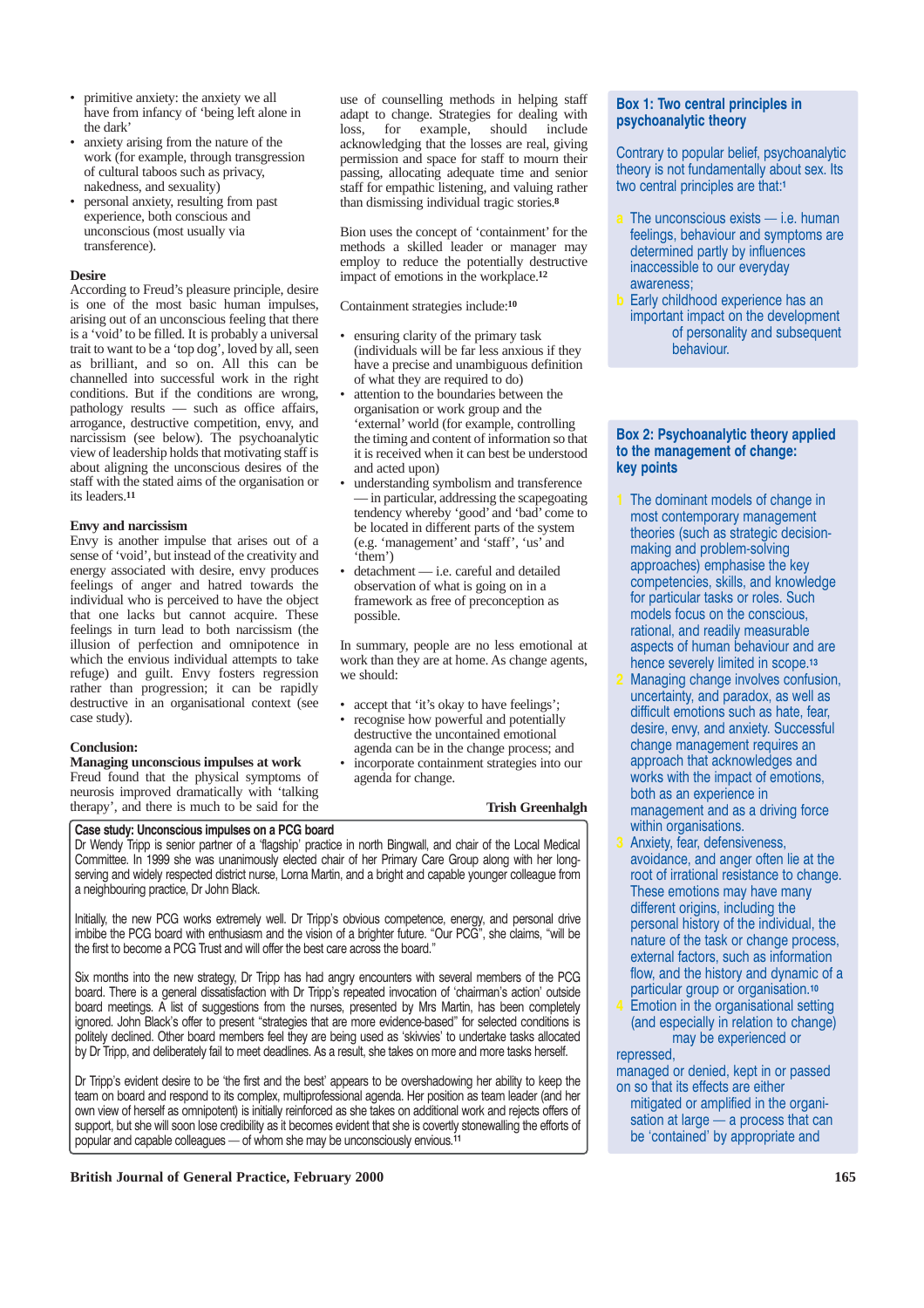

# **Postcards from a New Century**<br>Generating clinically useful and usable evidence for primary care

*This article is the second in a series of 12 commissioned and edited by Paul Hodgkin, co-director, Centre for Innovation in Primary Care, Sheffield, and Alec Logan, Deputy Editor,* British Journal of General Practice*, London.*

#### **References**

1. Slawson DC, Shaughnessy AF, Bennett JH. Becoming a medical information master: feeling good about not knowing everything. *J Fam Pract* 99; **38:** 505-513. 2. Medical Research Council. *MRC topic review: primary health care*. London: MRC, 1997.

3. Kemp JL, Korenblat PE, Scherger JE, Minkwitz M. Zafirlukast in clinical practice: results of the accolate clinical experience and

pharmacoepidemiology trial (ACCEPT) in patients with asthma. *J Fam Pract* 1999; **48:** 425-432. 4. March L, Irwig L, Schwarz J, *et al*. N-of-1 trials comparing a nonsteroidal anti-inflammatory drug

with paracetamol in osteoarthritis. *BMJ* 1994; **309:** 1041-1046. 5. Fletcher RH, Fletcher SW, Wagner EH. *Clinical epidemiology:*

*ials.* Baltimore: Williams and Wilkins, 1996.

6. Espeland MA, Whelton PK, Kostis JB, *et al*. Predictors and mediators of successful long-term withdrawal from anti-hypertensive medications. *Arch Fam Med* 1999; **8:** 228-236.

7. Howie JGR. Diagnosis - the Achilles' heel? *J Roy Coll Gen Pract* 1972; **22:** 310-315.

8. Owen P. Clinical practice and medical research: bridging the divide between the two cultures. *Br J Gen Pract* 1995; **45:** 557-560. 9. Summerton N. *Diagnosing cancer in primary care.* Oxford: Radcliffe Medical Press, 1999.

**Clinical Issues and Questions in the Practice of Medicine**

Figure 1 (from Fletcher**5):**

The advent of any new idea is inevitably accompanied by the appearance of both iconoclasts and opportunists. The development of evidence-based medicine is no exception and has brought forth a number of articles highlighting the threat that such a philosophy represents to general practice. Some have indicated that it is too biomedical and ignores the broader perspective of primary care. Others have criticised it for a narrow focus concentrating on measurable phenomena and on randomised controlled trials.

I believe that the iconoclasts are wrong. As an opportunist I see evidence-based practice as a tool that empowers general practitioners. At last we have a chance to encourage the many non-clinical researchers who are colonising academic primary care to listen to primary care clinicians. The time is now ripe to shift the balance within the primary care research community towards research driven by the questions arising from day-to-day clinical practice. In the USA, Slawson and Shaughnessy have already introduced the concept of 'patient-oriented evidence that matters (POEMs)' to emphasise the practical importance of knowledge that focuses on something that is relevant to family practice and that has a direct bearing on the health of the patients encountered by family doctors.**<sup>1</sup>**

As a general practitioner, I need evidence that would help me to cope better with the thirty-sixth patient I see on a busy Monday who has multiple problems, multiple pathologies and is on more drugs than can fit on my computer screen. Within primary care we don't only see patients with the same problems as our specialist colleagues, we also see these problems at all stages from screening, through diagnosis and initial management, into continuing and, if necessary, palliative and terminal care. In addition we have to cope with our own unique problems such as acute cough. headache, night cramps, or otitis media. As highlighted in the MRC Topic Review on Primary Health Care, the evidence base for the management of most common conditions within primary care, both in the short-term and over a longer period, remains unsatisfactory.**<sup>2</sup>**

Many of the inclusion criteria within published randomised controlled trials are so exclusive that it often seems that the majority of the patients I see in my practice would fall at the first hurdle. Even if patients get into studies, the strict regimens and follow-up periods are inconsistent with the therapeutic heterogeneity and the long-term continuing care that takes place in general practice. There is real opportunity for general practitioners to indicate that, to be relevant, research ought to focus more clearly on effectiveness and not on efficacy. Trade-offs must be made between internal and external validity and research designs will need to be supported by funding bodies that more realistically address clinical issues in the real world of general practice. Pragmatic randomised controlled trials, patient-preference trials and, more recently, prospective cohort effectiveness trials may provide evidence on therapeutic effectiveness that is more generalisable to day-to-day general practice. Kemp and colleagues have recently successfully applied the latter approach in order to evaluate the use of zafirlukast in an unselected and heterogenous population of patients with asthma.**<sup>3</sup>** In addition it seems likely that nof-1 trials, where patients serve as their own controls, will assume a growing role in appropriately tailoring treatments and therapeutic regimens to the needs of individual patients within general practice.**<sup>4</sup>**

The broad nature of primary care medicine is often ignored when research questions are formulated. According to Fletcher, clinical questions can be divided into a number of categories (Figure 1) and, as general practitioners, we need to assist the research community in defining more clearly what are the clinical questions that matter most to us in primary care in relation to specific conditions.**<sup>8</sup>**

Many patients I encounter with asthma or epilepsy often seem more concerned about the prognosis than the management of their condition. As general practitioners we often worry about the consequences of tailing down or stopping treatments started by ourselves or by our specialist colleagues. Do the risks of long-term treatment with warfarin, omeprazole, anti-hypertensives, or diuretics eventually outweigh the initial benefits … and at what point or in what situations does a switch occur? With a few exceptions, such as Espeland's study of antihypertensive medication withdrawal, these fundamental questions appear to remain largely unanswered in primary care populations.**<sup>6</sup>**

Over 25 years ago, Howie described

#### Issue Question<br>**Normality/Abnormality** Is a person Is a person sick or well? What abnormalities are associated with having a disease? **Diagnosis** How accurate are diagnostic tests or strategies used to find a disease? **Frequency How often does a disease occur?**<br> **Risk What factors are associated with a Risk** What factors are associated with an increased likelihood of disease?

**Prognosis** What are the consequences of having a disease? **Treatment How does treatment change the future course of a disease?**<br>Cause **Cause What conditions result in disease?** What conditions result in disease? What is the pathogenetic mechanism of disease?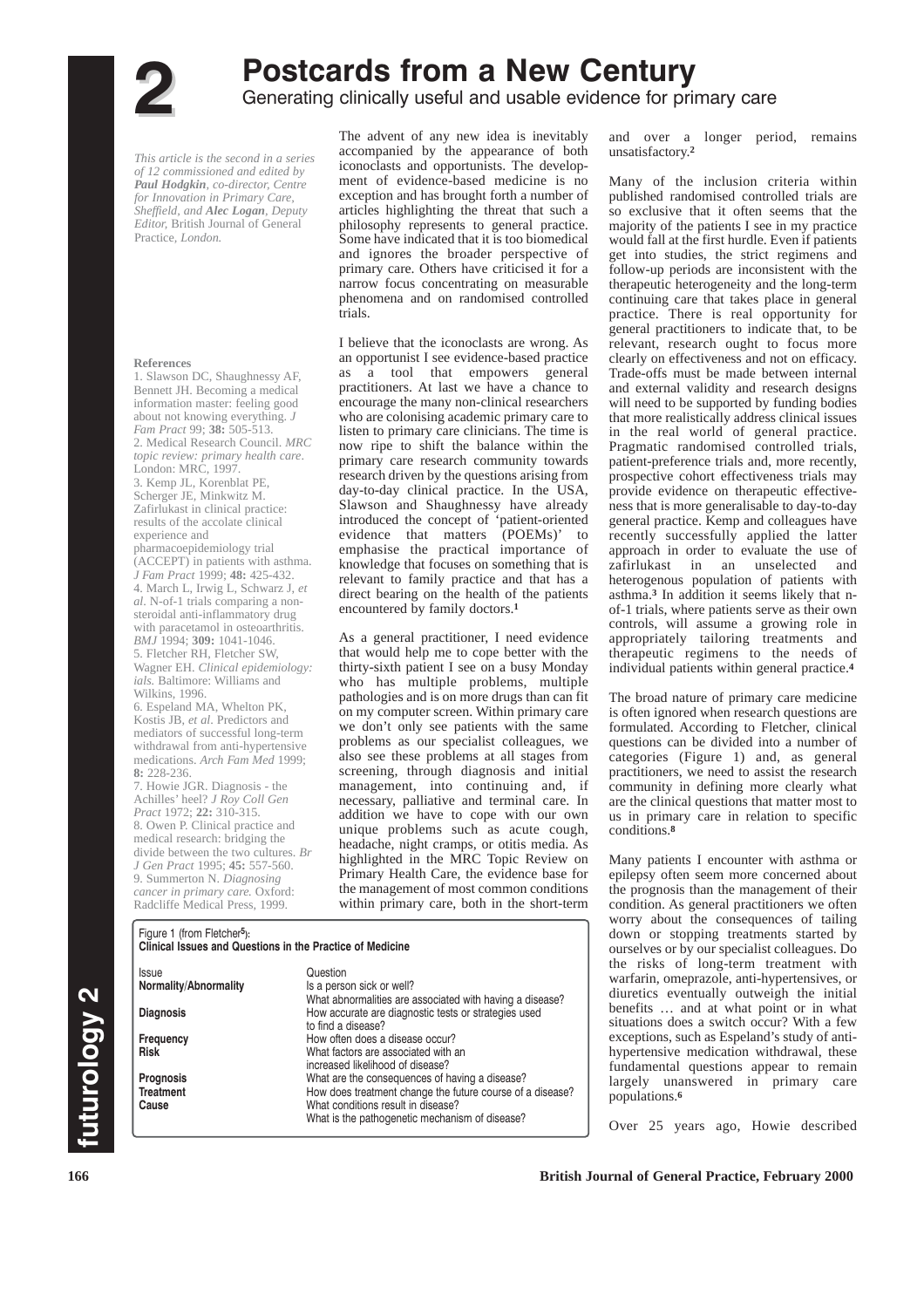diagnosis as the Achilles' heel in general practice.**<sup>7</sup>** Even today it seems that medical research has yet to address in any meaningful manner what symptoms and signs indicate in primary care: just how useful is a particular symptom at predicting a certain disease, which symptoms are not useful, and which symptoms will rule out disease?**<sup>8</sup>** The current focus within the government's 'two-week wait' cancer policy initiative on the GP's ability to detect and refer cancers both promptly and appropriately serves to emphasise the differences in priorities in comparison with our clinical oncological colleagues in the cancer units/centres. In view of this, it is salutary to note that the evidence for the significance of chronic cough as a symptom of lung cancer or haematuria as a symptom of urological malignancy within primary care populations remains inadequate.**<sup>9</sup>**

The impact of disease prevalence in a population on the value of a test has led to fundamental misunderstandings between general practitioners and their specialist colleagues regarding the usefulness of many items of clinical information (i.e. symptoms, signs, or investigations), both for diagnosis and for screening. As can be seen from the 'symptom pyramid' (Figure 2), the proportion of patients with key symptoms in primary care who turn out to have an important condition, such as cancer, will be different from those seen within secondary care. To compound matters further the spectrum of patients encountered by our secondary care colleagues is distorted by a selective process of referral by ourselves as general practitioners.

The discriminant ability of any item or any cluster of clinical information in differentiating patients who may have a disorder from those who may not is expressed in a number of ways — most commonly sensitivity, specificity, likelihood ratio, or predictive value. All of these will differ in primary care partially in the case of the predictive value, not only because it is dependent on the prevalence of the target condition but also because patients frequently present to general practitioners with ill-defined problems and early/evolving symptoms. Time is a powerful diagnostic tool within general practice and, as it passes, and some patients are referred on up the pyramid, the increased definition of clinical information will alter the discriminant functions.

Within the UK over the last few years the development of primary care research networks has made primary care diagnostic research more feasible. However, significant amounts of time, funding, collaboration, and organisation will be required to complete the mammoth prospective cohort studies required. Academic departments will need to work together more closely with; perhaps, peripatetic clinical academic posts linked to

The last book Along with IT and genomics, there is a revolution raging in material sciences: new materials, with remarkable qualities. Coming soon for example is re-writable paper. Black and white charged particles are embedded in each sheet and



when a charge is applied orientate themselves accordingly. The result looks like paper but can be used over and over again in printers an<sup>d</sup> photocopiers. Good news for forests. But since the width of a piece o<sup>f</sup> paper is thick enough to allow each individual 'pixel' to be wired, electronic paper heralds much more. Add some RAM to the spine of a paperback and you've got a book that can download 30,000 pages. All your practice's notes in a pocket-sized book updated each time you are on call. Or all the books you want to read on holiday just in a single paperback ...

Paul Hodgkin

care research or commissioning groups. Furthermore, there is a requirement to sell the vision to the major funding bodies; for example, in relation to primary care diagnostic oncology, I am constantly lobbying the major cancer charities to persuade them to reconsider their funding priorities to incorporate diagnostic research.

As primary care medicine develops further and some of the key clinical questions are explored in greater detail it may also become evident that, for example, even the broad concept of diagnosis within unselected primary care populations is not synonymous with diagnosis within referred populations. Preliminary pilot work by myself in preparation for a larger study seeking to examine key primary care 'diagnostic pearls' has highlighted the use of a broader range of clinical information within general practice. It seems quite possible that quantifiable features of health seeking or health modifying behaviour, such as a patient's pattern of attendance, who accompanies them to the surgery, and recent changes in smoking status, may themselves have discriminant ability for cancer diagnosis within the community.

High quality primary care clinical evidence should be appropriate to our clinical needs. It should be equitable and acceptable in not discriminating against certain groups, such as the elderly but, on the other hand, recognising the practical realities and constraints of general practice. Evidence also needs to be effective in changing clinical practice but, above all, ways need to be found to ensure that the information published in peer-reviewed journals is accessible to the 33 000 general practitioners working throughout the UK. Slawson and Shaughnessey**<sup>1</sup>** have stated that:

| <i><b>Usefulness</b></i> |                        | Validity    |
|--------------------------|------------------------|-------------|
| <i>of clinical</i>       | $=$ Relevance $\times$ |             |
| information              |                        | Work Factor |

In addition to relevancy and correctness, the inclusion of the 'work factor' term

large primary emphasises that, if the emphasises that, if the information is published in relatively inaccessible places, general practitioners will simply not have the time or the inclination to search it out. In consideration of this, a USA-based editorial team is currently scanning 80 journals of interest to primary care clinicians to identify articles that have a direct and immediate impact on primary care practices. Recently, the information has become available via the Internet at http://www.infopoems.com

> I don't work in simulated general practice with artificial patients; I work in real general practice with limited time and resources. I don't wish to read surveys whose primary purpose is to highlight my deficiencies or adequacies. As a generalist I am already fully aware of the limitations of my knowledge and skills in many areas. What I need is rapidly accessible answers to some of the key clinical questions that confront me on a daily basis as a general practitioner. Above all, I challenge the primary care research community to have the courage to stop conducting easy, short-term research on us and to start undertaking the difficult work on our primary care patients and their complex clinical problems.



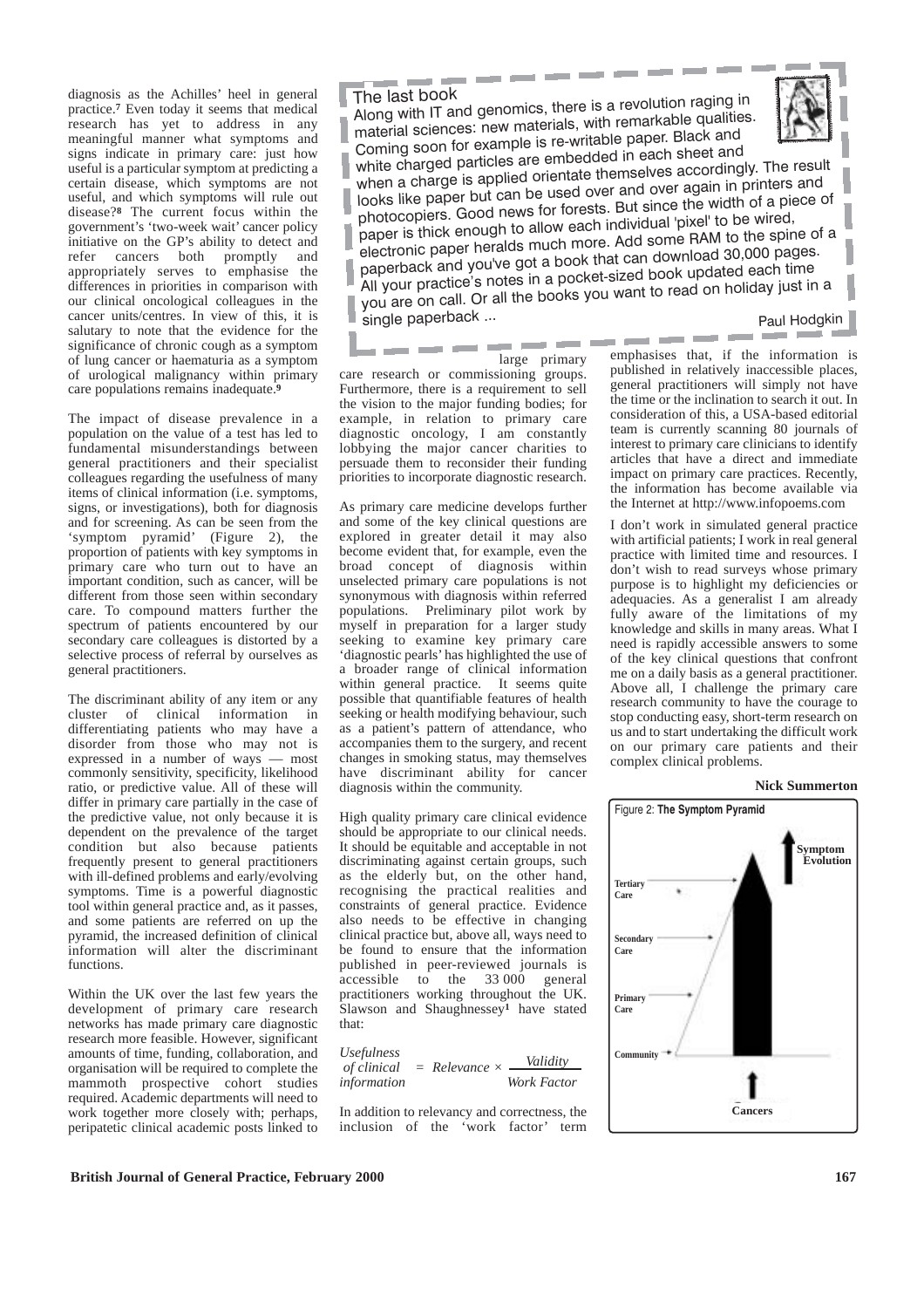## **Are general practitioners accessible, valued and happy?**

*Mid-January, dark nights, and Spring seems a long way off.* 

*Even peers of the realm forget themselves and stray off-message.* 

*Virtual influenza grips the land and, in feverish surgeries, general practitioners, the New Concubines of publicly-funded health care, grow restive.* 

*Dr O'Connell, feeling tetchy, sounds off on-line, and vigorous debate ensues ...*

*Comment welcome, to* **Journal@rcgp.org.uk**

**Shaun O'Connell SOConnell@compuserve.com** practises in Yorkshire; **Joe Neary joe.neary@trinity-surgery.co.uk** near Cambridge; **John Holden john.holden@dial.pipex.com** in St Helens, South Lancashire; **Michael Taylor michael.taylor@zen.co.uk** in Rochdale; and **Philip Evans nx44@dial.pipex.com** in Bury St Edmunds, Suffolk.

#### **Accessibility? Quality? Are they mutually exclusive in the current cash limited system?**

To improve accessibility, i.e. to reduce the wait for a routine appointment to 24–48 hours we need to reduce list sizes. To reduce list sizes but still earn the 'reasonable' GP wage we need to be paid more per patient or perhaps per consultation. To improve quality, i.e. to spend more time with patients, examining them properly, and having that full and frank discussion fondly aspired to by MRCGP candidates (and the examiners), to spend time with staff and to manage our practices effectively — we need time. Time only comes with smaller list sizes.

Everyone wants clinical quality, accessibility, accountability, lots of continuous learning, job satisfaction, life quality, and so on. The quart won't go into the pint pot even though politicians, alert to electoral disquiet, wish it could. The media doesn't care what goes into the pint pot so long as their pages or airtime are filled — with anything sensationalist. Professional colleagues who ignore reality and honourably, but blindly, aid the regime and pronounce with mounting desperation that all will be right on the night are deluding themselves, and contributing to a debacle.

The system is fundamentally flawed. With more work falling into general practice as a result of a multitude of different influences only time will tell how long we have before the bottle cracks. Break up or shake up?

Recent rounds of bashing from the media, the politicians, and each night's abusive patients on the co-op (who have fantastic access) should not be tolerated. As I struggle to contain the expletives is it really only me who thinks they all need to be told to ... get real, pay up or shut up — as in all services, you get what you pay for — we cannot work any harder to improve both accessibility and quality at the same time, given the ludicrous contradictory pressure under which we operate. As they say in Yorkshire — "you never get ow't for now't".

I would like to propose 'shake up' rather than 'break up' and this means the profession putting the brakes on hard and perhaps starting to fight for general practice. I feel everyone is accepting that we are on the slippery slope — we are going down the pan and we're powerless to stop it.

Is this true? Are we getting any reward for our efforts? We're putting in GP managers to PCGs very cheaply. The quality money was pretty paltry, GPs pay isn't that fantastic ... and so on. Essentially, I'm concerned that we are collaborating with aiding our own demise and not standing up for ourselves or our patients.

I need to take some more Prozac now but please tell me your views.

**Shaun**

#### *Shaun,*

*I heard you in the heart! I have been obsessed all week with the difficulty that we have to get the 'quart into a pint pot' message out.*

*First, I had our PCG 'prescribing lead' nagging at us over a projected £750,000 prescribing overspend in our PCG this financial year. Redolent with threats and warnings, the message was 'either get your costs down, or face reduced resources for your practices'. No comment on the inadequacy of the fund available, or recognition that, as we grasp the quality nettle, our prescribing costs are likely to rise, not fall.*

*Second, I had problems from the hospital. We are victims of a 'slot system' in orthopaedics, that allows three new case referrals a month from our practice of 6300 patients. No matter that our caseload is heavily composed of new arrivals, with newly imported orthopaedic problems, yielding 5–6 bona fide referrals a month. What do I tell the fouth, fifth, and sixth putative orthopaedic referrant?*

*Probably the same as I told the mother of a young boy with an unsightly Meibomian cyst whose ophthalmic appointment is for April 2001! When she phoned the hospital to ask about the apparent misprint, she was told that they were now booking into 2002, and that, if he needed review of his priority, to go see the GP!*

*Sorry about the rant. This litany will be familiar to you all in different ways, I know. I just feel that no-one in the service really gives a damn and I wish I knew how to effectively highlight the fact that we are going under, and that the real people to suffer are those who are least able to articulate their protest. At what point does financial constraint lead to collapse? What does collapse look like? How can its causes be fairly identified and attributed?*

*How can I pretend to speak for quality in primary care, when some days I feel that I am hanging on to rationality by a thread (and sometimes, when the Irish temper takes command, not even that)?*

*Pass the Prozac, please.*

# *Joe*

#### **Shaun and Joe**,

Just to echo these sentiments, it is uncanny how similar they are to life in St Helens Lancashire. The deterioration in secondary care is now palpable, I have no confidence that anyone will get more than (at best) a barely adequate service. For many it will not even be that. For the first time in my 13 years of practice locally I definitely shudder at the prospect that some emergency would land me in our DGH.

**168 British Journal of General Practice, February 2000**

*conversazione ...*

conversazione ...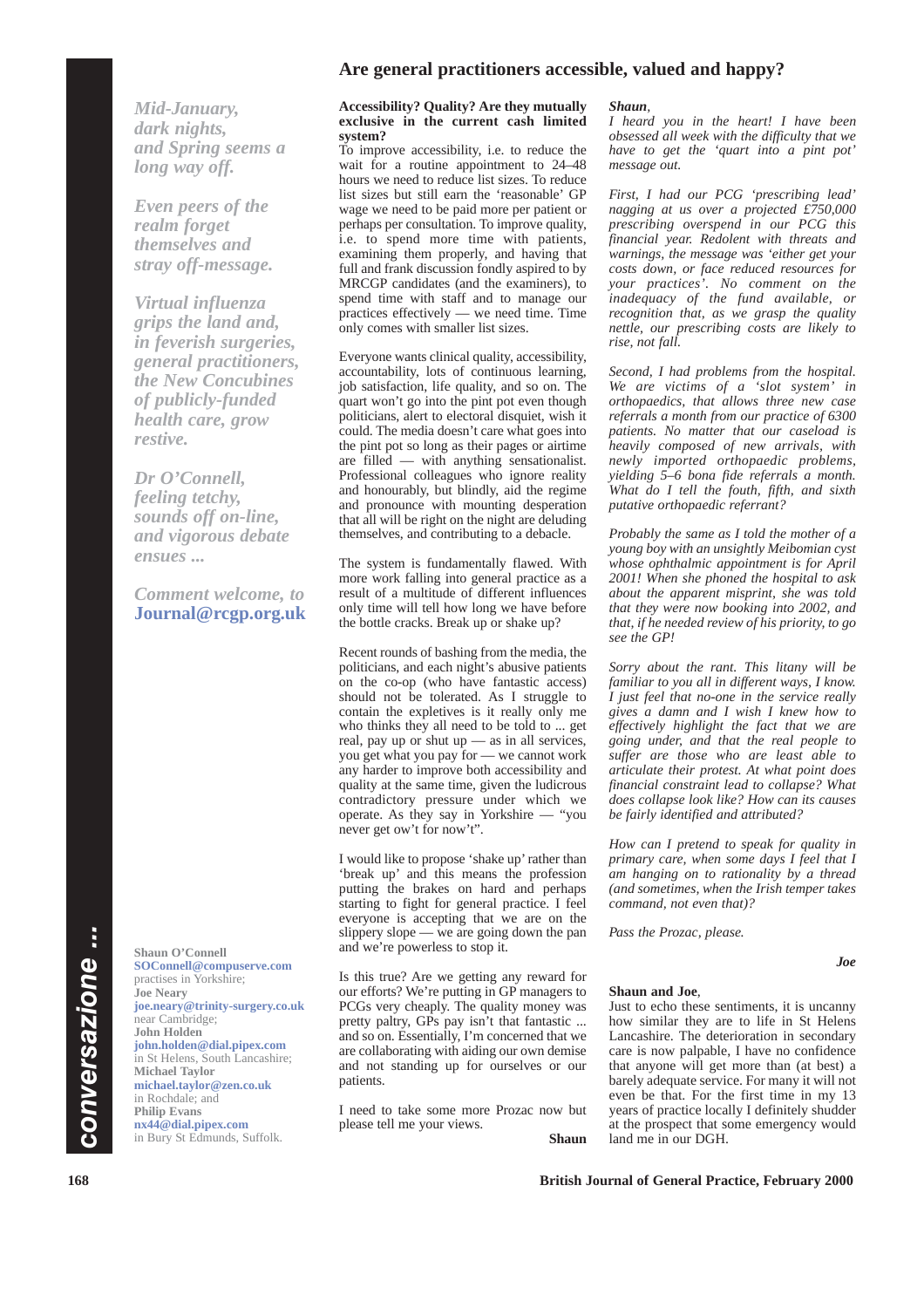We are also bust as a practice: we have overspent by about £87,000 at the last estimate. This is caused by more than 80% generic prescribing for years with no slack as a result, and the victims of the price stitch-up the Government has just ignored.

What will happen? The Government will ultimately be stuck between: (a) everincreasing demands from the consumerism it has stoked, ever-increasing ability to keep sick people alive, and a demoralised profession, fed up with being told how hopeless we are and in desperate need of policing and therefore happy to work-torule, refer everyone with rectal bleeding, etc, and (b) the nasty question about who will pay. This can only be the general public of course, the only question will be whether it is through either overt or covert taxes, e.g. compulsory private health insurance with Medicaid for the poor and elderly.

What to do? I am sure we shall carry on with our heads down. I sense no mood to listen to the dark forces of conservatism, i.e. you and me. By all means we should keep one another's morale up where we can, but I see little point in trying to whittle down prescribing budgets and not refer people who need referral just to please managers.

I only wish our patients would write to their MP about their experiences, but they are not complaining people.

**John** 

#### *Shaun, Joe, and John,*

*Small additional resource can make a world of difference. My practice quality was on the slide until I got 2.5 sessions a week from a salaried doc to help with the drug addicts and alcoholics. We won't be able to hold onto this resource forever so save some of the Prozac.*

*But it isn't just resource. Socio-economic groups 1 and 2 use primary care more than groups 4 and 5. Are we designing a health service increasingly for the well?*

*We invent work for ourselves. My back-of-theenvelope calculation for prescribing folates is that I have a 50–50 chance of preventing a neural tube defect every 20 000 years. My reading of UKPDS 33 suggest that, by tweaking HbA1c more aggressively, I shall have no effect on mortality and in my professional lifetime shall save six microvascular complications, of which at least five will be unnoticed by the patient; that is, it will not result in handicap. The HOT hypertension study subtracting out the diabetics did not show the need to treat hypertensives more aggressively. We seem dazzled rabbit-like by the statistics of significance wthout thinking what it means clinically and to the patient.*

*Talking of patients ... they used to have colds which settled on the chest, then they had ´flu, this then transmogrified to chest infections* *and now I see the tip of the new pandemic of lung infections. There is no simple answer here. The wonderful Mollie McBride, when in central London, admits that she quickly found herself prescribiing antibiotics as a way of coping so I think this does show it is partly a resource issue. But I cannot help but wonder if we GPs have modified our apostolic function and cossetted when we should have challenged ... this boils down to consultation skills and personal lists ... it's difficult to educate someone you don't know and not worth the effort if you may never see them again.*

*In my part of the world secondary care is a tad more accessible than you have described though it is still poor. Many parts of the system are silted up with bad referrals (PCTs may sort this) and with secondary care holding onto patients unnecessarily. A £10 item of service payment for a letter liberating patients from secondary care would certainly be worth a trial in this neck of the woods.*

*Seasons greetings*

**John and Joe**,

It is heartening to read your replies, to see that it is not just me and that others are as despondent. Like you, John, I would have grave concerns about me ending up in the local hospital. I have seen so many dangerous cock-ups where patients have not been harmed through luck and, occasionally, my vigilance that — although I don't have John's  $13$  years of experience, I can only assume — means the hospital is under ridiculous pressure too.

John wrote "I only wish our patients would write to their MP about their experiences, but they are not complaining people". My patients are, but in the main they complain to us. Without being party political I suggest they do write to their MP, stating that I have no power or influence to improve the systems that let them down (althought not infrequently I do write to the Chief Executive of the local Trust to inform him — the replies I usually get demonstrate an ignorant or deliberate avoidance of the issues by someone more junior).

I believe, though, that as a College we do have a little power and it's time to act, with the GPC, to cause a revolution (good sixth-form language). The public have to know, they have to decide whether this awful service can go on. It is not reasonable for us as public servants to be squeezed from both sides any more but do we have any self-respect left?

**Shaun**

*Michael*

*A communication from the GMC has dropped through my letterbox today —* Management in Health Care: the Role of Doctors*. It states (para 9): 'Doctors must take action if they believe patients are at risk of serious harm ...' and goes on (para 10): 'Doctors who receive [information leading to concerns about* *patient safety] have a duty to act on it.'*

*Now I realise that this is specifically directed at doctors working in management capacities, but it does not seem to me to be such a far cry from our role as patients' advocates and so forth. Indeed, there is probably some other piece of GMC guidance tieing the two together.*

*Are not the concerns we have been raising specifically concerned with patient safety? Is there any difference in outcome for patients when a colleague is deficient and when they cannot access the secondary care services he or she is meant to provide through excessive waiting lists?*

*Clearly, my patients are 'at risk of serious harm' from six-month waiting lists for echocardiography and four- to five-month waiting lists for gastroscopy/ sigmoidoscopy ... and all the other enormous, and lengthening, waiting lists in south Lancashire.*

*The GMC instructs me (para 12) to make my concerns known first and foremost to more senior management (health authority chief executive/medical director?). If 'having taken all the appropriate actions described (in the booklet) doctors have good grounds to believe that patients continue to be at risk of serious harm, they may consider making their concerns public ...'*

**John**

#### Such measured, understated wisdom!

The current contradictory statements coming from the politicians and others at Richmond House in relation to ICU beds and the ´flu epidemic, highlight the absurd unrealistic level of public debate that passes for serious comment re: our health system.

On the one hand we are stretched to the limit and there are concerns expressed about levels of demand, on the other hand demand is encouraged and we are told that all care that an individual needs will be provided. In spite of clear evidence to the contrary. The leader in *The Independent* on 10 January sums it up pretty well.

The College should provide clear evidence when making its official statements, which should also support clear and effective pressure from GPC.

Our essential allies are our patients; effective alliances with them should be developed not for our own interest but for theirs. On the whole as a profession we are largely ineffective at making common purpose to any effect with patients.

If we were able to, it would be very powerful, particularly in causing Government to respond. The current administration is, I believe, increasingly weak with regard to its health policy which provides opportunities. **Philip**

**British Journal of General Practice, February 2000 169** 169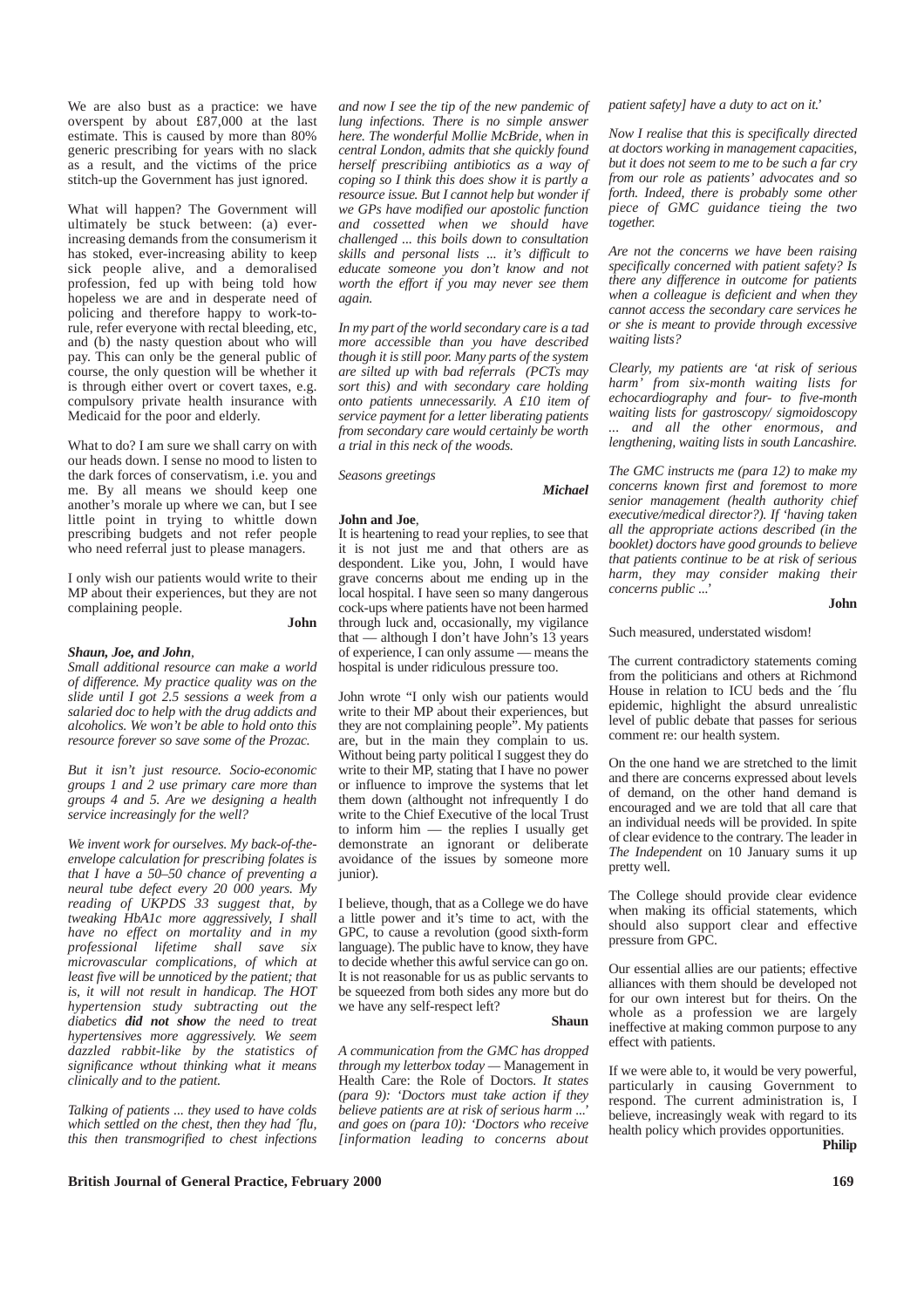**Health Policy in Britain Christopher Ham**  Macmillan, 1999 4th edition HB, 237pp, £14.99, 0 33376407 2

**in brief**

**Karl Marx** (Francis Wheen, Fourth Estate, London 1999, ISBN 1-85702-637-3) is an early candidate for biography of the year. Marx is fascinating, a colossus astride 19th century European history. He was of suitably colossal proportions, and, like Esau, the hairiest man of a very hairy century. Like Orson Welles in fact, and similarly a prodigy, entirely devoid of self-doubt.

Wheen's approach is, at times, memorably flippant; doubtless the reason why he earned a tetchy review in a recent issue of the *London Review of Books*. Serious scholars, after all, do not cite at some length Karl Marx's appearance on Monty Python (which, for those of you who missed it, involved Eric Idle asking Karl to identify the winner of the 1949 FA Cup to win a 'materialistic sofa') and, similarly, Wheen relishes for just a moment too long the fact that the famous Parisian revolutionary of the 1840s, Alphonse de Lamartine, suppressed his middle names of Marie Louis de Prat.

Such prudishness, however, ignores Wheen's achievement in rescuing Marx from the attentions of True Believers. Marx's influence upon a truly global culture was at least as profound as that of Darwin, Dickens, and Tolstoy, and he cannot always be blamed for the way in which central tenets of 'Marxism' were appropriated by unsavoury genocidal maniacs in subsequent centuries. Worth remembering when negotiations get tough over revalidation.

And, changing tack somewhat, one further recommendation ... **Quick Reference Atlas of Dermatology** (Ankrett and Williams, MSL, Turnbridge Wells, 1999, 0-9535982-0-9) is of practical usefulness in busy surgeries, with only rare mention of dialetical materialism.

*Alec Logan*

The main target for this book is undergraduate students of social policy and administration — many future NHS managers, perhaps a few career politicians. For these, and for their teachers and examiners, it has obviously proved satisfying, having reached four editions.

For readers of this *Journal*, I'm not so sure. Chris Ham rightly builds his text around a historical narrative, concentrating not on what health workers do but how the are organised to do it. This diminishes its usefulness to GPs now involved in primary care groups, or their equivalent structures in Scotland and Wales, who might be most likely to consider reading it. Geoffrey Rivett's *From Cradle to Grave: fifty years of the NHS* (London: King's Fund 1998) provides an at least equally perceptive and<br>interesting partative together with interesting narrative, together fascinating accounts of the developments in clinical care that provided much of the motive force for organisation change. I<br>found Rivett's remarkably frank remarkably frank retrospective personal view of events as a senior civil servant more useful than the cautiously academic view presented by Ham.

Health policy is a strange subject. As taught by Chris Ham, Rudolf Klein, and other academic experts in social administration, it seems curiously unconcerned with the possibility that actual policies might be very substantially different than they are. They seem to assume that the main task for their students after they qualify will be to solve management problems within the narrow constraints of Treasury-controlled funding, Civil Service imagination, and converging market-led politicians mainly concerned with reducing the tax burdens on business. Tough at one point in his story, Ham concedes that the NHS became grossly underfunded in the 1980s, and has continued so ever since; the possibility that an increasingly wealthy society has other options is virtually ignored. If we take the idea of a primary care-led NHS seriously, this question will face every GP serving on a commissioning group, requiring imaginative answers, and enough courage to question official inevitabilities far more than Ham seems willing to contemplate.

Even traditional liberals manager better than this. The alternative offered by Ham is the particular view of two academic Marxists, Leslie Doyal (in 1979; I suspect she now thinks differently) in the UK, and Vincete Navarro in the USA. As Ham says, they explained both the very different health services in the UK and USA as particular examples of power and property relationships within capitalist economies, and their medical dominance as particular

examples of exploiting class relationships. Few, if any, medical sociologists have ever claimed that even fully commercialised care systems can operate in the same way as ordinary commodity transactions between providers and consumers, so Ham can dismiss this view with little difficulty. It was always suspect, not least to other Marxists. A more interesting and important question is whether the NHS might already have central features outside the capitalist economy, not only as a necessary part of its social infrastructure but also its eventual successor as a basic economic model. That possibility has already been readily accessible in the literature since 1992. It has provided the main area of real contention for much longer. We all know the NHS has been increasingly commercialised ever since 1990, a tendency most of us have been concerned to resist. That means NHS economy and culture were once otherwise, and that production of health as a noncommodity value, and of patients as coproducers rather than consumers, are practical possibilities for the future. I hope that in his next edition, Ham will at least refer to this possibility.

*Julian Tudor Hart*

**The Evolution of British General Practice 1850–1948 Anne Digby** Clarendon Press (OUP), June 1999 HB, 376pp, £48, 0 19820513 9)

Enthusiasts have long awaited this final part of the Oxford trilogy charting the evolution of present-day primary care. They will not be disappointed, for this volume fully equals its companions, and is also as diverse in its form and structure. The first volume,**<sup>1</sup>** by Loudon (himself a former GP), meticulously chronicled the emergence of our profession from early apothecary shops, the 1815 Act and the amalgamation of 'man-midwives', country, naval, and military surgeons to become general practitioners. The final volume**<sup>2</sup>** celebrated the 50th anniversary of the NHS with individual contributions from many of those responsible for the success of the generalist branch of medicine in our own time. Readers who want to trace our roots back even earlier should consult Burnby's delightful study.**<sup>3</sup>**

Professor Digby uses a novel approach to study the social history of the profession as it structured itself in ways that anticipated the gatekeeping referral system that has become an integral feature of both longitudinal patient care and demand management in the subsequent welfare state. She supplements the meagre professional records of busy doctors with an examination of *BMJ* obituaries, producing pen pictures of practitioners that reflect both contemporary culture and practice and review individual achievements through the eyes of close colleagues, students, neighbours, and mentees

As with the writers' previous work, carefully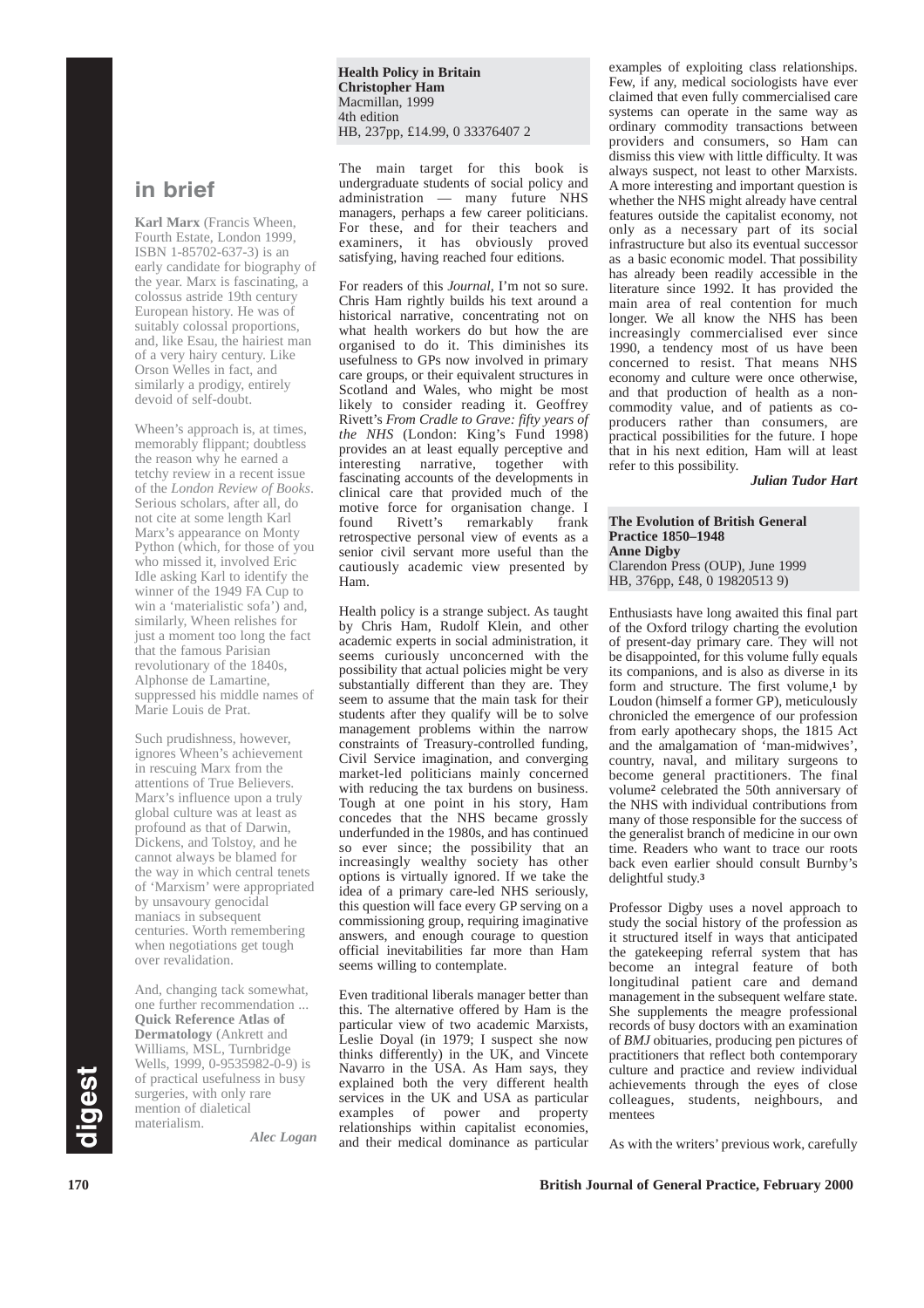chosen anecdote brings the work to life. The rise of women in medicine is charted in some detail; a notorious advertisement for a 'Lady Assistant … willing to assist in light household duties' illustrates how soon the profession got on with exploiting the<br>economic advantages of female of female practitioners. Nor is the place of doctor's wives in 'family medicine' forgotten; a contribution here quantified shortly after the close of this period at £5 million per annum.

The rapid adoption of modern technology, especially the car, bicycle, and telephone are described, as also is the ingenuity with which the partners at a Wantage practice handled their local tax inspector. After a 'rich and bibulous meal' he was handed their accounts, allegedly making their high expenses acceptable to the Revenue.

Corner shop finances, dependence on a cocktail of poor law, 'club', and other appointments and later National Health Insurance practice, predominate throughout, although exactly what advantage (pecuniary or otherwise) one doctor acquired from being 'Captain of the Denbigh Fire Brigade' is not specified. The economic perils (and opportunities for writing) in 19th century practice, are illustrated by an as yet unknighted Arthur Conan Doyle waiting six days for his first patient in an under-doctored part of Southsea.

A surprising statistic is the rise in the proportion of GPs with MDs, peaking at about 65% in the middle years of the 19th century and subsequently declining dramatically. Whether these statistics included practitioners whom we would today call specialists is confused by the failure of the same graph to distinguish between specialist and undergraduate Royal College diplomas. This is hardly a blemish on a volume, which provides such an excellent chronology of the continuous growth in generalist medical practice before the NHS.

#### *Jim Ford*

1. Loudon I. *Medical Care and the General Practitioner 1750-1850*. Oxford: Clarendon Press, 1986.

2. Loudon I, Horder J, Webster C. *General Practice under the National Health Service 1948- 1997*. Oxford: Oxford University Press, 1998. 3. Burnby JGL. *A study of the English Apothecary from 1660 to 1760*. London: Wellcome Institute for the History of Medicine, 1983.

We know about dictatorships and totalitarian

**The Land of Green Plums Herta Müller** Granta Publications, July 1998 PB, 256pp, £9.99, 1 86207227 2

states; we have, almost, lived in them vicariously through books, broadcasts, and Hollywood. The arms race, the countdown to Doomsday, the casual talk of war as something that could, in the nuclear age, be won — all these trappings of the Cold War

were our norm, the fabric of our lives for years. We read the memoirs of those who escaped, of those whose gods failed them; we read of those who could not escape, who were silenced by imprisonment or internal exile or death. We shivered in the presence of *1984* and *Animal Farm*. We watched Hollywood's comic opera version of the whole thing, with the industry writhing on McCarthy's rack while producing pictures whose stock vilains resembled those of the anti-Nazi pictures of a previous decade. Spystories — each more apocalyptic then the other — flooded the shelves, with fumbling explorations of a terrifying darkness that had, suddenly, become gold dust. The media had discovered the Cold War, trivialising it to a *Boy's Own* paper level of Kipling's Great Game, what with tales of of the threat of nuclear Armageddon, of the balance of terror being disturbed; of dreadful plans of world domination — and, of course, the thwarting of such plans at the last minute by heroic secret agents controlled by inscrutable spy-masters.

The Cold War is finished; old power blocks and alliances are broken, and the oncetotalitarian states are struggling to survive in the new market economy. There are those, now able to speak, who tell it as it was who seek , somehow, to empty themselves of years of isolation and terror and falsehoods and deprivation in a new generation of writing, devoid of mock heroics and polemics and daring adventures. Such is a remarkable novel, *The Land of Green Plums* by Herta Müller, set in the Romania of Ceaucescu's police state — itself a change from the usual preoccupation with Russia and East Germany. Here, in slow-moving, simple prose, is the anatomy of such a state. Here is what it meant to live in a such a society, where the informer ruled. To betray was to survive; communication was possible only by reading between the lines, and listening between the words. To attempt to leave, legally, was to lose employment and position; to attempt to leave by escaping was to risk death, a threat that followed even after such escapes.

The story-teller struggles to cope with living in such a society, as well as with the constant reminder of her father's war-time status as a member of the SS. She puts herself at risk by her membership of a small student group united by discontent and disenchantment, and hatred of the regime. They communicate in code, all too easily broken by the Secret Police. Friendship cannot withstand the pressures of such a society, and even their tightly cohesive group is torn by betrayal and suicide.

The book  $-$  as few others have done conveys the drabness and the danger, the need to conform (and the self-loathing that comes with it), and sour smell and taste of fear that is everywhere. There is nothing for comfort, and the book's understatement heightens the horror of a society built on that same fear which corrodes its heart.

*Michael Lasserson*

#### **Do We Still Need Doctors? John Lantos** Routledge, New York and London 1997 PB 214pp, £10.99, 0 41592495 2

This is a highly readable book, and GPs in particular will recognise its many insights. Hospital consultants will be more resistant to it because it challenges many of the standard procedures and attitudes of hospital medicine. The most misleading thing about the book, however, is its title. It suggests that the theme will be that we don't need doctors because we can get our diagnoses and treatments from the Internet, or that we won't need doctors when geneticists have sorted us out pre-natally. On the contrary, the book strongly suggests that we do still need doctors — but they should see their patients in a broader and more humane context.

Athough the title of the book is misleading there is a strong hint about its style and content from something else on the title page This is a black disc which carries in white letters the sinister warning: 'As seen on OPRAH'. The book will certainly damage the health of those who are easily embarrassed, for it is highly personalised. As a quote from the top of the cover says: 'An excellent cry from the heart of an MD'. It is certainly not a cry from a stiff upper lip.

Nevertheless, most British doctors who are not put off by the cover will agree with much of it. It is just the style which is unfamiliar, for it is neither the style of a medical textbook (dryness) nor that of an ethics textbook (dryness). Yet it touches on technical medical problems — mainly in the author's own specialty of paediatrics, and on ethical problems and wider ones about medical education, the nature of modern medicine, and where it is going. The chapters are full of cases, although they are more vivid and personalised than the term 'cases' suggests, and the discussion of them is illuminating in ways which take us well beyond the details of the case. As another bit of the cover says, the discussion is 'insightful and challenging'. Problems of futile treatment, of the complexities of truth-telling, of dealing with relatives, and many others, are raised. The author has a broad background in philosophy, but doesn't do as so many medical philosophers do — pluck words like 'autonomy' or 'epistemology' out of the air. Rather, his philosophical knowledge is well assimilated and is used to provide a lightly sketched context for the book.

When I began reading it I found the book slightly cringe-making, but I got into this different way of writing and found the book moving and illuminating. I think that most readers of this *Journal* will have a similar experience.

*Robin Downie*

**British Journal of General Practice, February 2000 171**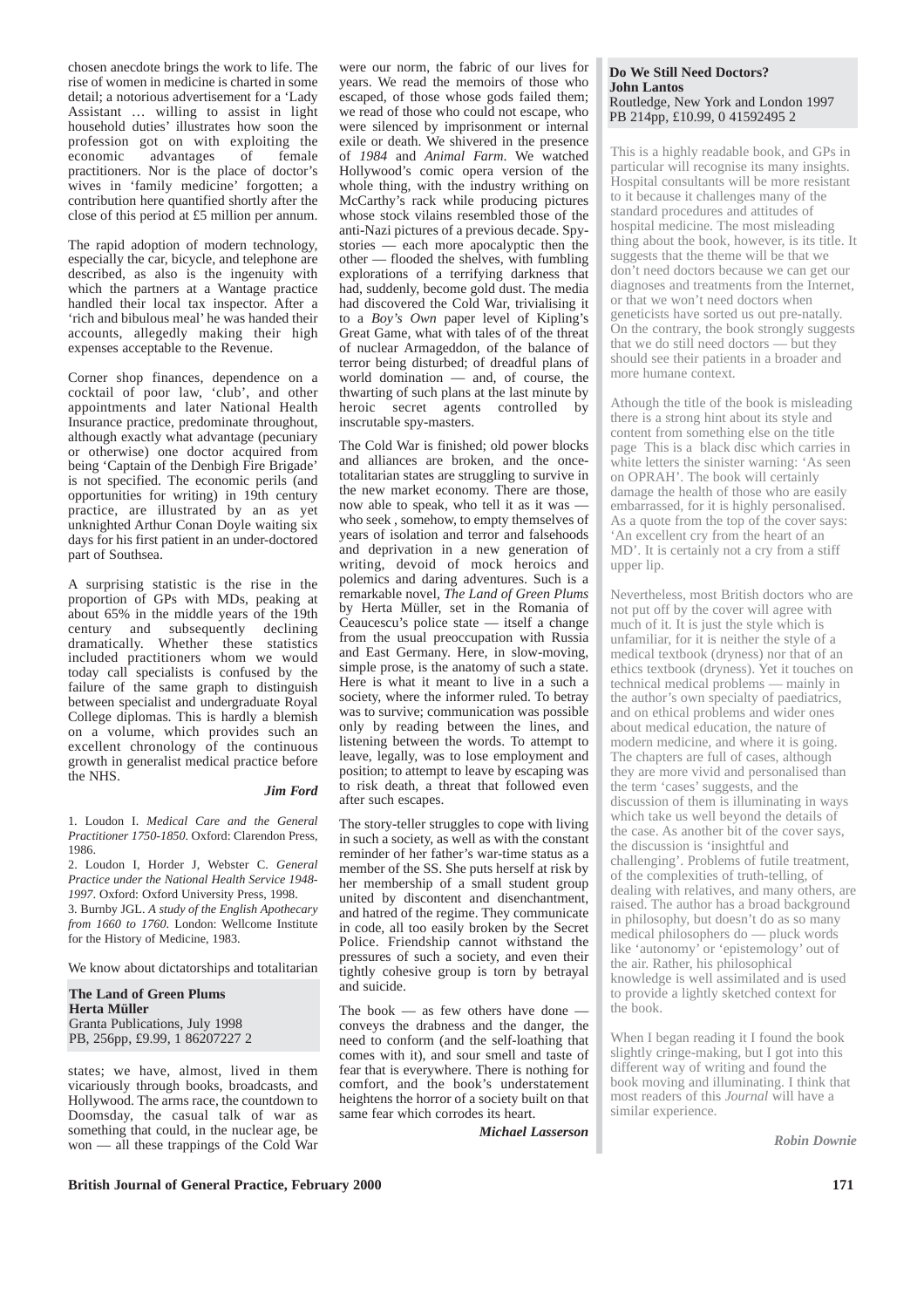

#### **References**

1. Rushdie S. *Shame* London: Vintage/Ebury, 1983; 49. 2. Timothy Brennan, quoted in: Gorra M. *After Empire: Scott, Naipaul, Rushdie.* University of Chicago Press, 1997; 130. 3. 'Imaginary Homelands', in Rushdie S. *Imaginary Homelands*. Penguin (USA), 1991; 15. 4. Rushdie S. *Shame* London: Vintage/Ebury, 1983: p.28. 5. ibid.: p. 29. 6. ibid.: p. 24. 'Imaginary Homelands', in Rushdie S. *Imaginary Homelands*. London: Penguin (USA) 1991; p.10. 8. Rushdie S. *Shame* London: Vintage/Ebury, 1983; p.49. 9. ibid. 10. ibid.; p. 141. 1.1 ibid.; p. 59.

**Acknowledgement** Thanks to: Dr M G Williamson of The Open University.

#### **Reflection: Omar Khayyam Shakil and the Necessity of Doctors**

*'What's a doctor after all? — A legitimised voyeur, a stranger whom we permit to poke fingers and even hands into places where we would not permit most people to insert so much as a finger-tip, who gazes on what we take most trouble to hide; a sitter-at-bedsides, an outsider admitted to our most intimate moments (birthdeathetc.), anonymous, a minor character, yet also central, especially at the crisis …'***<sup>1</sup>**

It is customary for a doctor to be called when there is trouble. But when an author faces difficulties we may be brought in as a character in their fiction; and our depiction may not be to our liking. This is a case report of how one of the most appalling doctors ever to have graced the pages of literature could be of service to one of the world's greatest living writers.

Salman Rushdie should need no introduction. Sadly, he is as well known for being in hiding as for his writing. Much of his early success, long before *The Satanic Verses*, was founded on *Midnight's Children* (1981), a novel detailing the fate of India following independence from British rule in 1947. It was not an altogether flattering portrait of the subcontinent, causing some resentment in India itself. How dare a writer who had left the country and spent most of his life in England comment on his homeland in this way? Some Western critics joined in, accusing Rushdie of 'the demythification of third-world nation-building, in a way that is sometimes held to confirm Western prejudices, showing that a new nation can act as abominably as the British did'.**<sup>2</sup>** Even the author himself admitted to 'guilt-tinted spectacles' when 'looking back at India'.**<sup>3</sup>**

In his next novel, Rushdie tackled this criticism head on. *Shame* (1983) details the politics of post-independence Pakistan in as inflammatory a manner as *Midnight's Children*. But the author speaks directly to the reader, declaring his right to comment from outside the country: 'Is history to be considered the property of the participants solely?' he asks.**<sup>4</sup>** Rushdie asserts that he had to write this story as Pakistan's own poets and writers had been repressed by successive regimes. His outsider's view of the country could not be perfect but was the only one available.

Rushdie underlines the grim necessity of his having to tell the tale by aligning himself with the 'hero' of the novel. This hero is a fat, philandering drunkard with no social graces or discernible morals. But he is 'essential'. Because Omar Khayyam Shakil is a doctor.

Named after the 12th century Persian poet, Omar Khayyam Shakil is an extraordinary creation. Rushdie cites his predecessor, of Ruba'iyat fame, as an example of the interplay between East and West. The parallels with Rushdie's own position could not be clearer:

*'Omar Khayyam's position as a poet is curious. He was never very popular in his native Persia; and he exists in the West in a translation that is really a complete reworking of his verses, in many cases very different from the spirit (to say nothing of the content) of the original. I, too, am* *a translated man. I have been borne across. It is generally believed that something is always lost in translation; I cling to the notion — and use, in evidence, the success of Fitzgerald-Khayyam that something can also be gained.'<sup>5</sup>*

Omar Khayyam's bizarre upbringing, by three mothers, in the far West of the country marks him as an outsider. He is 'peripheral' and 'a creature of the edge',**<sup>6</sup>** much as Rushdie has described himself in his own critical writings.**<sup>7</sup>** He chooses to become a doctor under the influence of an Italian teacher, Eduardo Rodriges:

*'"To Succeed in Life … one must be Of the Essence. Yes, make yourself Essential, that's the ticket … and who is most Indispensable? Why, the fellow who does the Dispensing! I mean of Advice, Diagnosis, Restricted Drugs. Be a Doctor; it is what I have Seen in You."'***<sup>8</sup>**

The choice of a Western career under Western influence further underlines Omar Khayyam's status as an outsider in his own country. Immediately after this passage Rushdie goes on to discuss why Omar Khayyam's 'peripheral nature' suits him to be a doctor:

*'What Eduardo saw in Omar (in my opinion): the possibilities of his true, peripheral nature. What's a doctor after all? - A legitimised voyeur, a stranger whom we permit to poke fingers and even hands into places where we would not permit most people to insert so much as a fingertip, who gazes on what we take most trouble to hide; a sitter-at-bedsides, an outsider admitted to our most intimate moments (birthdeathetc.), anonymous, a minor character, yet also central, especially at the crisis…'***<sup>9</sup>**

Rushdie, as the writer of this book, is 'a legitimised voyeur'gazing on what the Pakistani authorities have taken 'most trouble to hide.' Rushdie too is 'a minor character, yet also, paradoxically central', through writing this work of allegorical history about a country not wholly his own. Writers, like doctors, are an unpleasant necessity. The world needs to be satirised because it is so corrupt, just as doctors are needed because illness exists.

Vintage/Ebury, 1983; p.49.<br>
<sup>9.</sup> ibid.<br>
<sup>9.</sup> ibid.; p. 141.<br>
<sup>9.</sup> ibid.; p. 141.<br>
<sup>9.</sup> ibid.; p. 141.<br>
<sup>9.</sup> ibid.; p. 141.<br>
<sup>9.</sup> ibid.; p. 141.<br> **172** British Journal of General Practice, February 2000<br> **172** British Journ Omar Khayyam Shakil goes on to link all the central characters of the novel. They include thinly disguised portraits of Zulfikar Ali Bhutto and General Zia-al-Haq, both leaders of Pakistan and two of the most unpleasant dictators to trouble the world in the last 50 years.**10**But Omar Khayyam is one of the few characters in the novel to have been born and have live continuously in Pakistan. He would be 'allowed' to write the country's history by Rushdie's critics, especially with his access to the key figures shaping that history. But Omar Khayyam is almost totally without morality. One of his many crimes is falling in love with a mentally handicapped child under his care.**<sup>11</sup>** Not the ideal informant, but better than none at all. Omar Khayyam is a truly unpleasant necessity. But, like Rushdie, at least this 'legitimised voyeur' would be able to tell the tale.

**Wayne Lewis**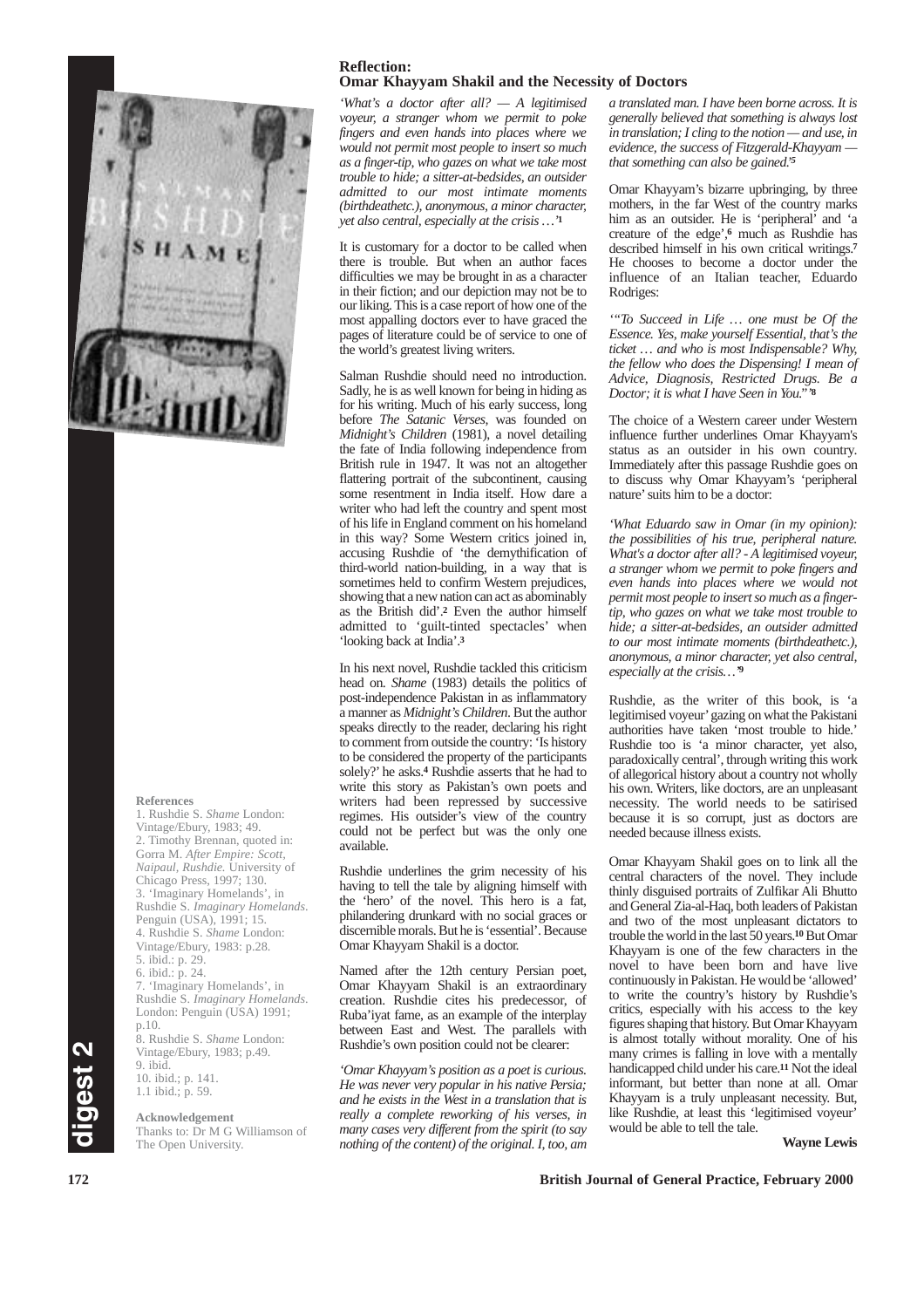#### **More Country Doctoring ...**

*The December issue of the BJGP, containing Kafka's* A Country Doctor*, arrived on my desk two days before Andrew Boddy, recently retired from the University of Glasgow, passed on to me an old set of papers he had come across on clearing out his desk. It included a signed copy of the first James Mackenzie lecture, given to him by William Pickles, first President of the College, when Andrew visited him as a young doctor in Aysgarth in 1961.*

*Pickles is best known for his descriptive epidemiology of infectious disease in country practice, making good use of his knowledge of local social networks, more easily tracked in sparse country areas than in towns and cities, to explain the transmission of incubation and disease.*

*But Pickles's knowledge and records of his population had other uses. As he put it:*

*'These are just the people to help a doctor in his investigations. Matters so delicate as heredity and consanguinity have to be approached with care and tact, but I have found my own patients cooperative and slow to take offence. I have known the grandparents of many of my present-day patients and have been able to trace characteristics, medical and otherwise, through the generations to the present day.'*

*The article on the right, which appeared in the Lancet in 1943, provides a fascinating insight into the relationship between inheritance and environment in one Yorkshire farming family. The description stops at conjecture but illustrates another tenet from Pickles's first Mackenzie lecture: 'it is the role of the country doctor to collect facts from which others more skilled can draw conclusions'. Pickles would have been the last to call himself a genetic epidemiologist but he may have been the first to recognise the opportunities in general practice to study the epidemiology of disease in families.*

#### **Graham Watt**



*Reprinted from* THE LANCET, *August* 21, 1943, *p*. 241.

# **A RHEUMATIC FAMILY**

## W. N. PICKLES, M D LOND, M R C P

AFTER many years in country practice, my experience of rheumatic fever and rheumatic heart disease had been so meagre that I felt justified in considering them locally very rare. It then dawned on me that the sufferes mostly belonged to one large family and more than once the disease was discovered before the relationship. It was found possible to work out a family tree and to show that out of 53 descendants of a man — himself a victim — who died long before my time, 23 had suffered with rheumatic fever or had unmistakeable signs of mitral stenosis. Besides the original victim I had to accept hearsay evidence of but three others, having myself attended and examined the remaining 20. Of these, 10 have died; one from an accident in youth, the others from heart disease between the ages of 48 and 70. Four with rheumatic fever have come under my care — 2 only developing heart lesions. Nine with such lesions gave a history of rheumatic fever and 5 lesions were discovered without relevant history. One young woman developed mitral stenosis after tonsillitis and her sister after tonsillectomy.

The causation of rheumatic fever is rightly one of the most important objects of research at the present time, and as environmental influence is bound to loom large, it is as well to remember the existence of such families.

It is interesting and important to know what manner of people are being



**Black circles indicate members of the family with a history of rheumatic fever or signs of mitral stenosis**

studied and something about their lives. After 30 years' close experience, I have no hesitation in singling these people out as among the most outstanding in the district. With insignificant exceptions they are prosperous, well-housed and well-fed. In personal experience they are much above the average, tall and broad with an unselfconscious dignified carriage. They have a proper and justified family pride and a sense of inheritance, claiming descent from a follower of Alan of Brittany upon whom the Conqueror bestowed Richmondshire. They are as a rule successful farmers but a switch-over to other occupations has simply meant adaptation of talents and success in a new sphere.

The victims of mitral stenosis do not seem to follow the usual rules for this disease. The men live the strenuous lives of hil farmers. The women, besides doing the heavy work of the farmer's wife, bear children and feed them at the breast, and all positively refuse to believe that any care is needed. Yet none of these sufferers has up to the present died from heart disease at an early age. The diagram shows the sufferers in black and spouses are omitted. In no instance was the spouse rheumatic, so that the story is uncomplicated.

It is futile to speculate on the destiny of this remarkable family. "It is not observed in history that families improve with time" may well prove true in a medical sense. It may be that environment has hitherto been so favourable for this family that it has helped its members in part to elude the shackles of inheritance.

I am indebted to Miss Marie Hartley, of Askrigg, for the diagram.

*Reproduced with kind permission from the* Lancet.

**British Journal of General Practice, February 2000 173 173**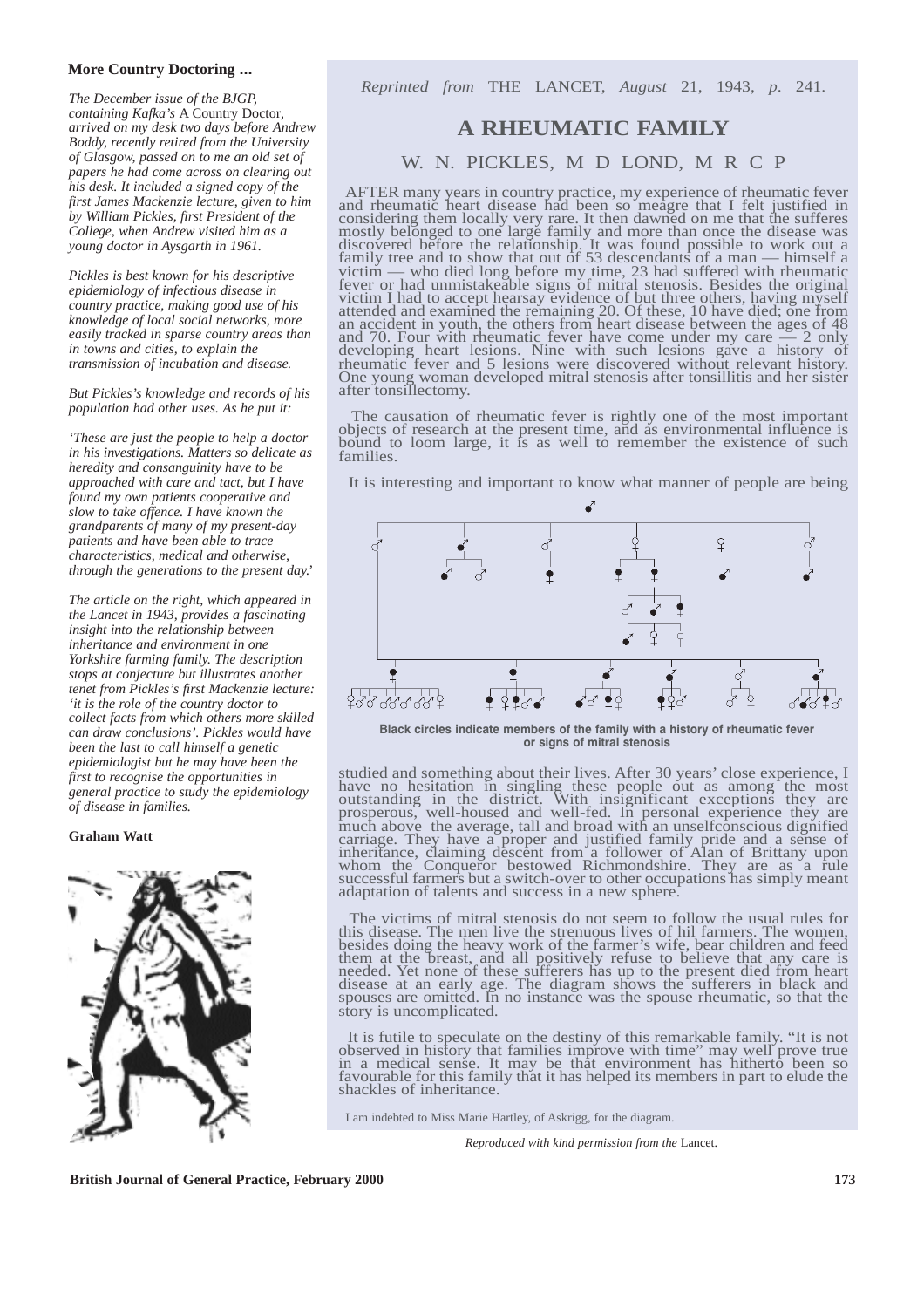#### **Nomination of Fellows to serve on the Fellowship Committee 2000–2006**

Three elected Fellows will shortly be retiring from the Fellowship Committee. Three new Fellows therefore need to be elected to serve on the Committee from 2000 to 2006.

Nominated Fellows should be willing to serve for six years. All Fellows are eligible for nomination except those who are currently members on Council or who have served on the Fellowship Committee within the past three years. The Fellowship Committee meets twice a year and prospective nominees should note that the first meeting will be on 11 May.

Nominations must be proposed and seconded and verified by the nominee. The nominee should also provide a supporting statement of not more than 50 words. All Fellows will be written to with a nomination form by mid-February. Forms must be returned no later than 31 March 2000.

#### *Postal Ballot*

Voting papers for the postal ballot will be sent to all Fellows during April 2000. A single transferable vote system will be used for the election. The successful candidates will be expected to attend the meeting of the Committee on 11 May 2000. The result will be declared at the June 1997 meeting of Council and subsequently published in the *British Journal of General Practice.*

#### **Nomination for the Office of President of the College for 2000–2003**

Professor Sir Denis Pereira Gray completes his term of office as President of the College at the conclusion of the Annual General Meeting on Friday 17 November 2000. Nominations are sought for the Office of President to serve for the three year period 2000–2003.

Nominations must be made by 12 Members of the College. Nomination forms and further details may be obtained by application to the Returning Officer, 14 Princes Gate, London SW7 1PU, Tel: 0171 581 3232, extension 246. Forms must be returned no later than 31 March 2000.

#### *Postal Ballot*

Voting papers for the postal ballot will be sent to all Fellows and Members during April 2000. A single transferable vote system will be used for the election. The result will be declared at the June 2000 Meeting of Council.

#### **Missing References**

In the December issue of the Back Pages in the *Journal* we unfortunately omitted to print the references and text citations accompanying the article 'Measuring Outcomes in Primary Care: Time for an Injection of Common Sense' by David Kernick (page 1026). We now print them below, and apologise to Dr Kernick for the omission.

The text citations were:

*line 23*

... research alone,<sup>1</sup> but the list is endless.'

#### *line 31*

' ... elements or dimensions.**<sup>2</sup>** You can ...'

#### *line 33 and 34*

' ... sense of coherence scale**<sup>3</sup>** to Ventegodt's measure,**<sup>4</sup>** which encompasses elements ...'

*line 59* 'For example, Stott**<sup>5</sup>** reflects this ...'

*line 126*

'The celebrity adjusted life year (CALY)**<sup>6</sup>** ...'

#### *lines 144 and 145*

'A recent paper in the *New England Journal of Medicine***<sup>7</sup>** ...'

#### *References*

1. King M. Brief psychotherapy in general practice: how do we measure outcome? *Br J Gen Pract* 1997; **47:** 136-137.

2. Ekman P, Davidson RJ (eds). *The nature of emotion: fundamental questions*. New York: OUP, 1994.

3. Antonovsky A. *Unravelling the mystery of health: how people manage stress and stay well*. San Francisco: Jossey-Bass, 1987.

4. Ventegodt S. *Measuring the quality of life from theory to practice*. Copenhagen: Forskningssentrets Forlag, 1996.

5. Stott N, Kinnersley P, Elwyn GJ. Measuring general practice-based primary care: generic outcomes. *Fam Pract* 1997; **14(6):** 486-491.

6. Kernick DP. Is quality of life bad for your health? [Jabs and Jibes.] *Lancet* 1997; **350:** 1410.

7. Gross C, Anderson G, Powe N. The relation between funding by the National Institutes of Health and the burden of disease. *New Engl J Med* 1999; **340:** 1881- 1887.

#### **174 British Journal of General Practice, February 2000**

# matters arising **matters arising**

to:

**Good at writing?** 

**Interested in clinical topics?**

The editor of the RCGP *Members' Reference Book* wishes to increase his database of knowledgeable, interested GP authors to write on clinical subjects for the RCGP *Members' Reference Book*. If you are interested in writing for us and can write to a wordcount and brief, please send your name, contact details and a list of your areas of special interest

Dr Rodger Charlton, Editor, *MRB* c/o Mandy Smith, RCGP, 14 Princes Gate,

Hyde Park, London SW71PU or email them to: **msmith@rcgp.org.uk**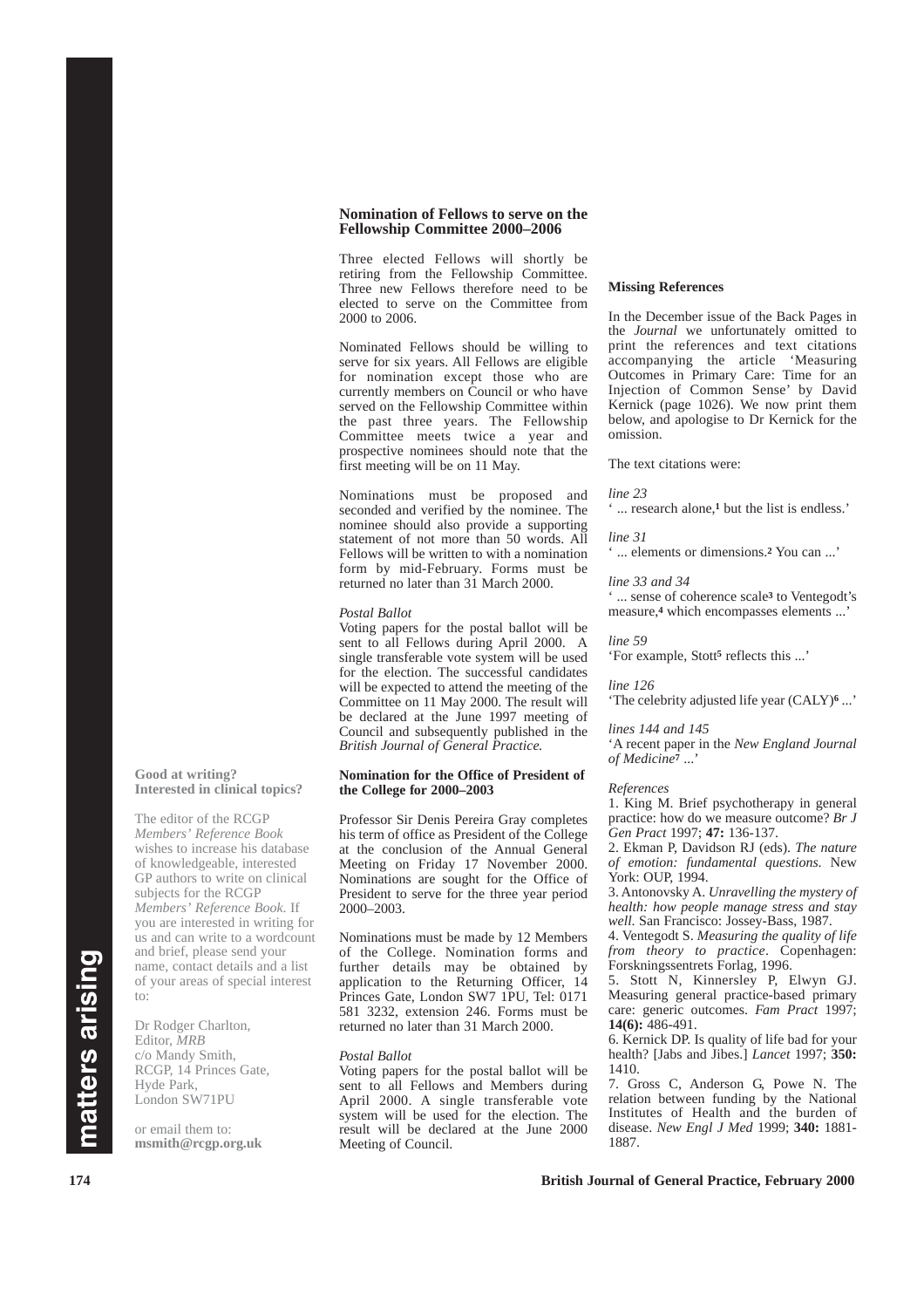# **neville goodman**

#### **Organising Oneself**

I am pathologically organised; it is a terrible affliction. It's very impressive at work when someone comes to my desk and asks if I have any papers on some topic or other. I go to my computer reference manager program, search on a keyword, and up they pop. Of course, anyone can do this on MEDLINE, but it helps to have well-worn references passed on by someone who knows some that are worth reading. Having found the references, I go to my trusty boxes of 6×4 filecards and pick out the relevant cards (orange cards for research process, blue cards for philosophy of health care, pink cards for medical writing and statistics). An 'R' in the margin indicates a reprint or photocopy.

Which is all very well unless the filecard or the reprint is missing. When I'm writing an article, I collect the relevant filecards and reprints together in a folder and — this is the weak link in the chain — I fondly imagine that I will remember I've taken them from their proper homes. But I don't. Months later, with the article half-written or completed and forgotten, the filecard and reprint are missing. In fact, I have absolutely no idea at all where they are because they are not in their proper places. I am then incapable of doing anything except fretting about where they are. For days.

Eventually I print out another card and file it away, with the pathetic typed note: 'WHERE IS ORIGINAL???' As soon as I've done this the original turns up, sometimes because I suddenly remember a half-written article but more usually because I just happen across it misfiled in 'research fraud' (which is also on orange cards).

I have a colleague who is as disorganised as I am organised. His desk is a shambles of piles of papers, journals, and scraps of paper with things written on them. He never knows where anything is, but he knows "it's around here somewhere". Eventually it turns up, probably no sooner or later than I find my missing stuff, but — and this is what I think is so unfair— it doesn't worry him.

At home, all our recorded music is filed. If you want me to find a track by Spizzenergi, I can (it's on cassette tape 96, and on two compilation albums). But I've not cracked the books, and that really worries me. They're all such awkward shapes, and should art books be filed under artist or author? Answers on a filecard to…

**Nev.W.Goodman@bris.ac.u**k